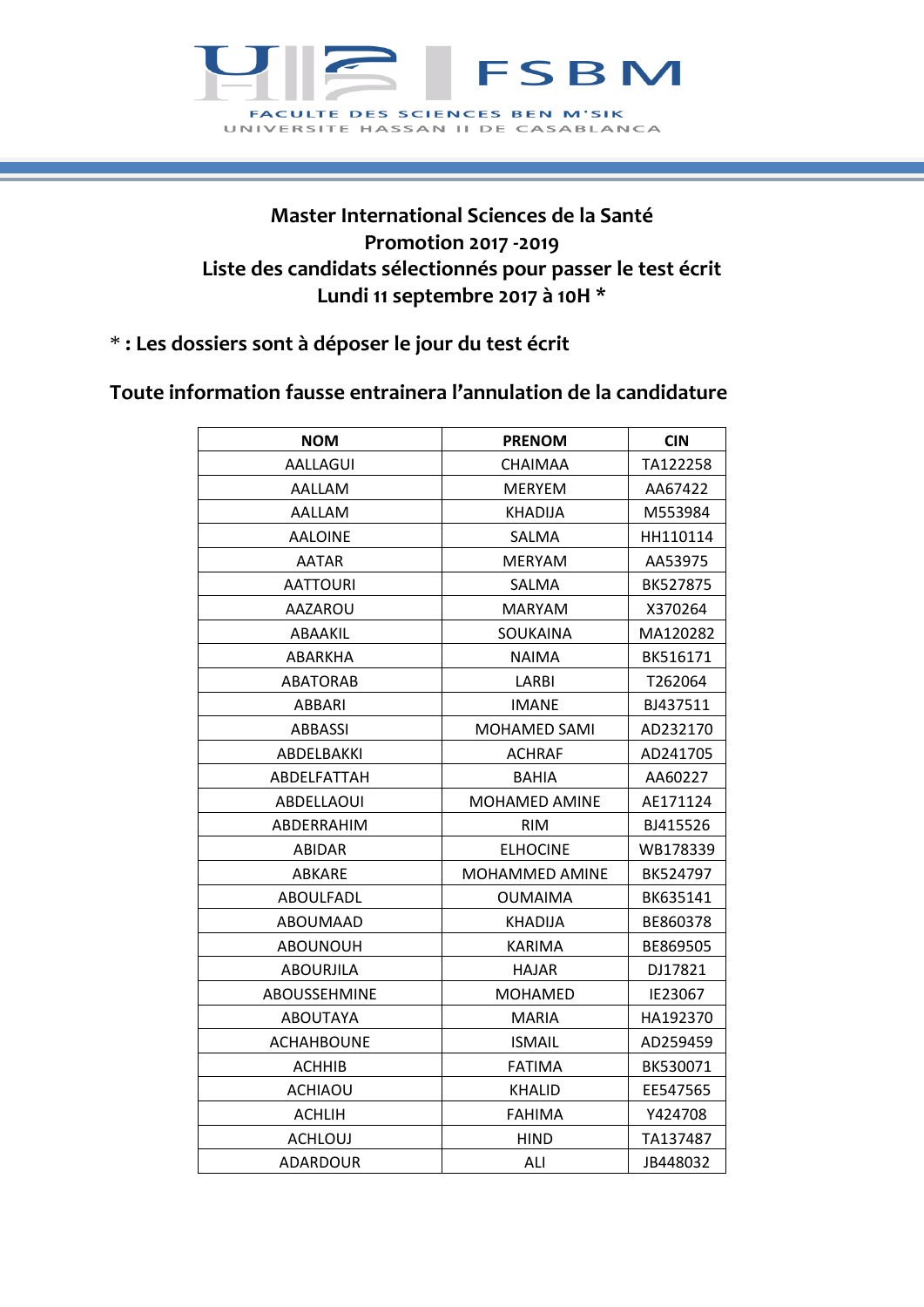| <b>ADLI</b>          | ABDELHAK       | H703098    |
|----------------------|----------------|------------|
| ADOUD                | <b>IMANE</b>   | BB138688   |
| <b>AFASSI</b>        | <b>HICHAM</b>  | VA120115   |
| <b>AFERE</b>         | MARIAM         | ID72156    |
| <b>AFFIFEN</b>       | <b>OMAR</b>    | EE469903   |
| <b>AFROUKH</b>       | <b>AYOUB</b>   | TA136758   |
| AGUERD               | <b>SFIA</b>    | BE883728   |
| <b>AGZOUL</b>        | <b>NAJEM</b>   | CD280742   |
| <b>AHALLAL</b>       | <b>MOHAMED</b> | ZG119880   |
| <b>AHDOUSS</b>       | <b>AYOUB</b>   | 1715087    |
| <b>AHMADI</b>        | <b>KARIM</b>   | EE123459   |
| AHMAR-RASS           | <b>NEZHA</b>   | T412377896 |
| <b>AHRAYHIRA</b>     | <b>HANANE</b>  | AD266365   |
| <b>AHYTAS</b>        | <b>JAOUAD</b>  | BB137434   |
| AIMA                 | <b>MOUNA</b>   | DA74967    |
| AIT ADDI OUAHMAD     | <b>MOHAMED</b> | EE613131   |
| <b>AIT AMEUR</b>     | <b>OTMAN</b>   | ID73384    |
| AIT BELLA            | FATIM EZZAHRA  | AA66161    |
| <b>AIT BEN AMEUR</b> | <b>KAWTAR</b>  | DO17803    |
| AIT BRAIM            | <b>KAWTAR</b>  | T271042    |
| AIT EL CAID          | <b>KHADIJA</b> | U187773    |
| AIT EL KHOU          | <b>IMANE</b>   | BB138930   |
| AIT EL MOKHTAR       | <b>FATIMA</b>  | BH483629   |
| AIT ICHOU            | <b>KHADIJA</b> | BJ390369   |
| AIT JLOULAT          | SALMA          | AA66721    |
| AIT LAMAALEM         | ABDELLATIF     | PB196986   |
| <b>AIT MALK</b>      | <b>HAJAR</b>   | A449925    |
| <b>AIT MESSAOUD</b>  | YASSINE        | BH575475   |
| AIT MHAMED AABLLA    | SOUMIA         | BK519936   |
| <b>AIT OUKTIR</b>    | <b>RADOINE</b> | IC97920    |
| <b>AIT SAGHIR</b>    | ABDELAALI      | EE777862   |
| <b>AIT SAID</b>      | JIHAD          | BE886648   |
| <b>AIT SALAH</b>     | <b>BOUCHRA</b> | BK298584   |
| <b>AIT ZAHRIA</b>    | ASSYA          | Q311358    |
| AIT-BAHA             | ABDELFATTAH    | CD229225   |
| AIT-ELMAMOUN         | SARA           | IB223355   |
| <b>AITRAISE</b>      | <b>IMANE</b>   | BH490205   |
| <b>AITTAHAR</b>      | YOUSSEF        | BL124936   |
| <b>AJDAR</b>         | ASMA           | JE 289067  |
| <b>AJEDAD</b>        | <b>AYYOUB</b>  | OD45984    |
| <b>AJNAOU</b>        | WALID          | AE161198   |
| AKACHAB              | LAILA          | JE294608   |
| AKCHAT               | <b>OUMAIMA</b> | BJ433810   |
| AKDIM                | <b>OTHMANE</b> | BJ437285   |
| AKEBBAB              | <b>KHALID</b>  | AE29623    |
| AKHARRAZ             | FATIMA-EZZAHRA | N409164    |
| AKOUDAD              | HAYAT          | HH240749   |
| AKRACHE              | RAJAA          | G639444    |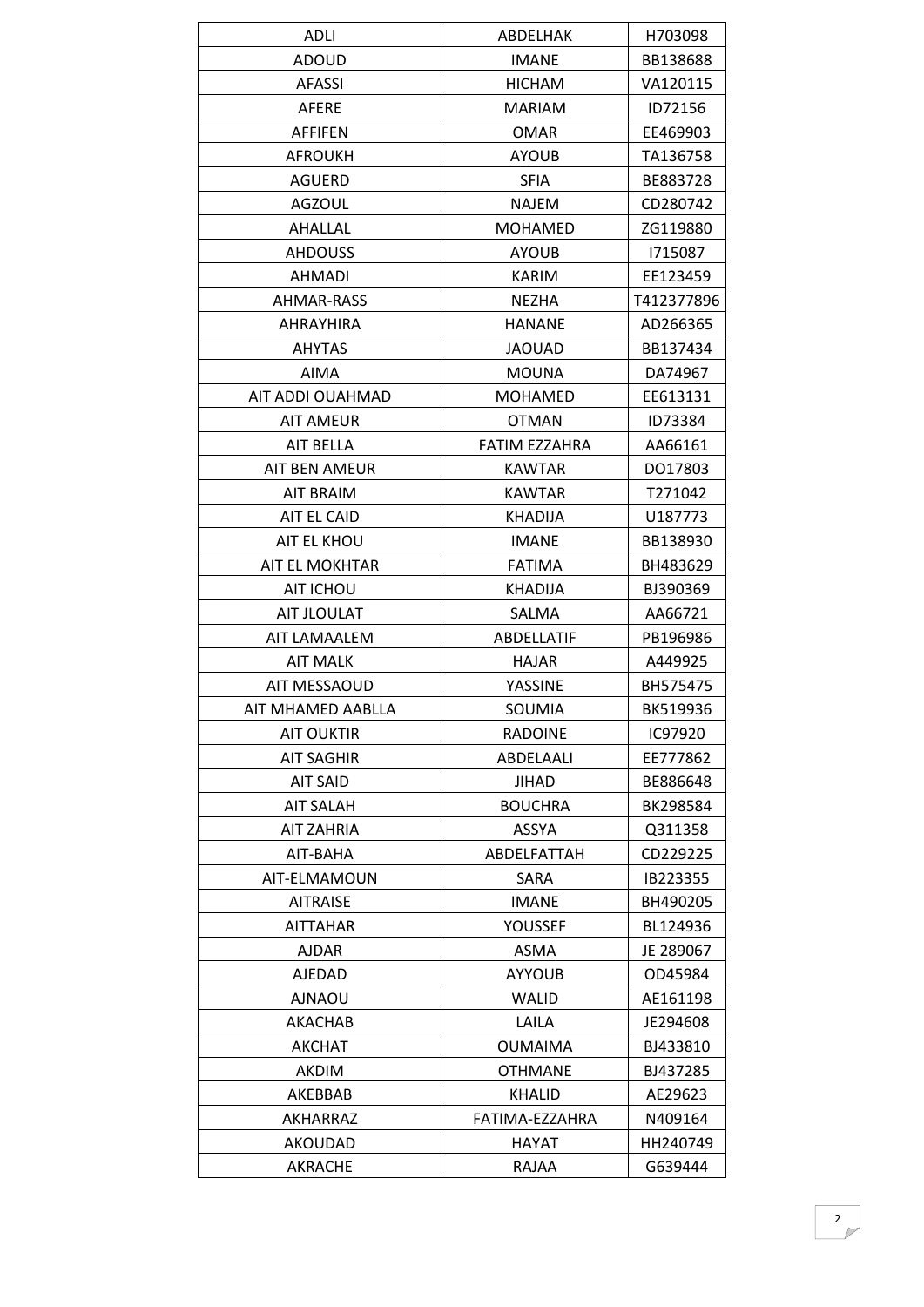| AL-ABRIDI               | <b>AICHA</b>    | AA36208  |
|-------------------------|-----------------|----------|
| <b>ALAMI</b>            | <b>IKRAM</b>    | AE133898 |
| <b>ALAMI</b>            | ABDELLATIF      | UC140914 |
| ALAMI LAAROUSSI IDRISSI |                 |          |
| <b>HASSAN</b>           | SARA            | AE131804 |
| <b>ALAOUI MRANI</b>     | <b>KARIMA</b>   | CD328912 |
| <b>ALHYANE</b>          | ABDESSAMAD      | EE576075 |
| <b>ALKANOUNI</b>        | <b>ZINAB</b>    | R339662  |
| <b>ALLAL</b>            | SALMI           | PB606587 |
| <b>ALLALI</b>           | <b>MALIKA</b>   | QB29670  |
| ALLITI                  | HAJAR           | D240119  |
| AMANOUANOU              | YOUSSEF         | JM48039  |
| AMAQRAN                 | <b>FATIMA</b>   | 1722701  |
| <b>AMBARI</b>           | ABDALLAH        | BK616051 |
| AMILO                   | <b>OUMAIMA</b>  | BB142443 |
| <b>AMIME</b>            | <b>MOHAMED</b>  | JK27597  |
| AMIR                    | <b>BOUCHRA</b>  | BH491194 |
| AMMAR                   | <b>AYYOUB</b>   | MD107    |
| AMMARI                  | <b>NADA</b>     | LG36589  |
| AMRAOUI                 | ZINEB           | AD251904 |
| <b>AMRIBT</b>           | AHMED           | JB471155 |
| <b>AMYN</b>             | <b>MOURAD</b>   | IC72017  |
| AMZIANE                 | <b>KAWTAR</b>   | N405809  |
| AMZIL                   | CHAYMAA         | AE172980 |
| AMZIL                   | <b>MOHAMED</b>  | J504541  |
| <b>ANADIF</b>           | <b>IMANE</b>    | BB137996 |
| <b>ANDAM</b>            | <b>MUSTAPHA</b> | J487504  |
| ANEJJAR                 | <b>KHALID</b>   | J478900  |
| ANIBA                   | <b>RAFIK</b>    | QA174247 |
| <b>ANOUAR</b>           | <b>MAJDA</b>    | BB117753 |
| ANWAR                   | <b>AL MAHDI</b> | W371613  |
| <b>AOUAD</b>            | FATIMA EZZAHRA  | AA53767  |
| <b>AOUJIL</b>           | <b>MOHAMED</b>  | UD5440   |
| AOUSSAR                 | <b>KHADIJA</b>  | WA202551 |
| <b>AOUZAL</b>           | <b>JIHAD</b>    | BL134914 |
| <b>AQARROUT</b>         | YASSINE         | CD243226 |
| <b>AQODAD</b>           | ILHAM           | T272723  |
| ARAB                    | <b>OMAIMA</b>   | CN6904   |
| ARABI                   | <b>RIDA</b>     | AA45068  |
| <b>ARAOUI</b>           | SAFAE           | AE173557 |
| <b>ARAOUI</b>           | <b>MAROUA</b>   | AE173558 |
| <b>ARAYSI</b>           | TAIB            | BE853065 |
| ARGRAG                  | <b>KHADIJA</b>  | J460682  |
| ARICH                   | <b>MUSTAPHA</b> | AD227336 |
| ARIF                    | SOUFIANE        | WB167741 |
| ARIFI                   | <b>SOFIA</b>    | BM24384  |
| <b>AROHAL</b>           | HABIBA          | AB631859 |
| <b>ARROUCHE</b>         | RAJAA           | A440772  |
| ASANAOU                 | FATIMAEZZAHRA   | QA165866 |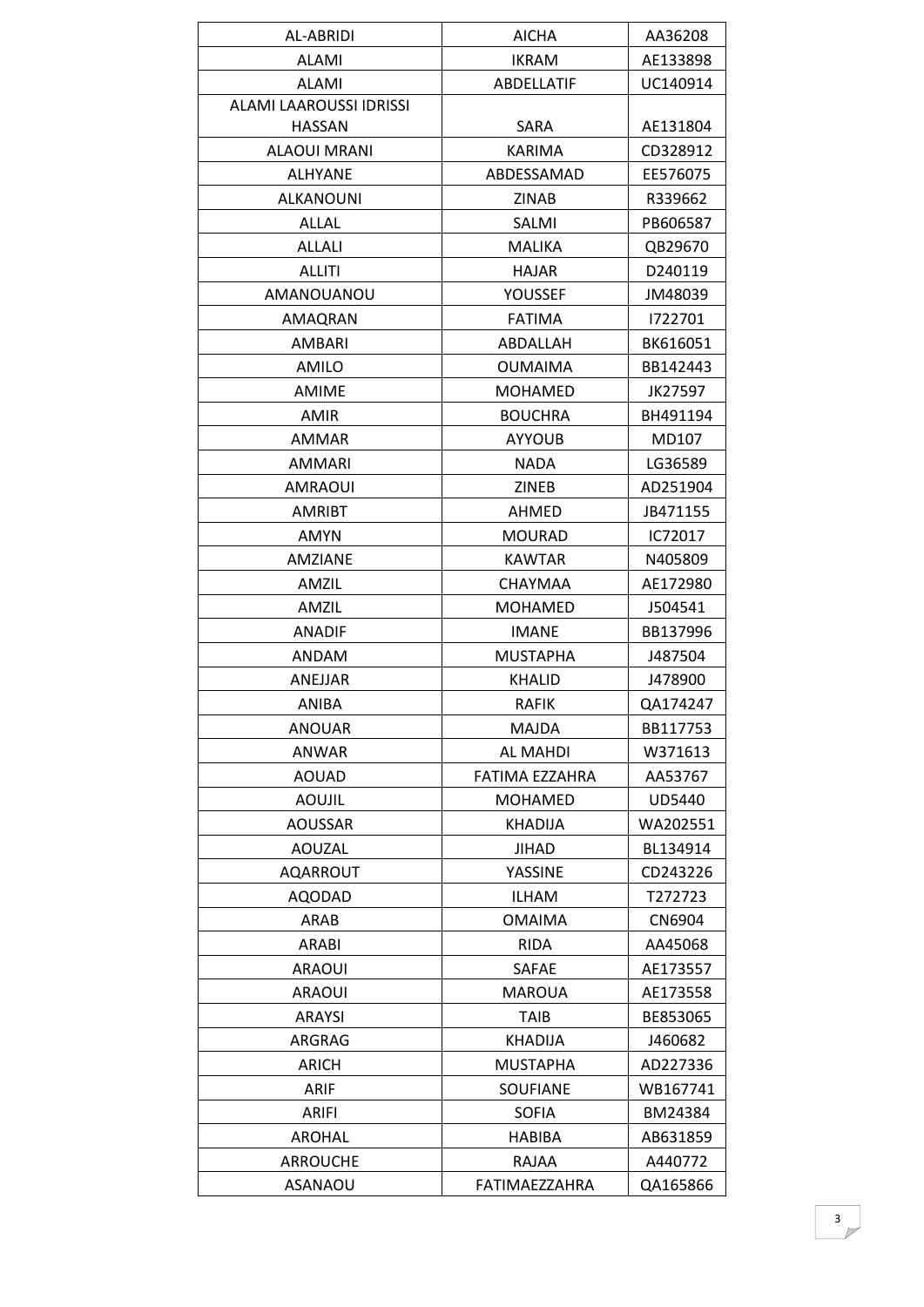| <b>ASKANE</b><br><b>MOHAMMED</b><br>BK281396<br>HH116323<br>ASLIM<br><b>AMINA</b><br><b>ASSAM</b><br><b>MOHAMMED</b><br>QB29777<br><b>ASSANFE</b><br><b>NAIMA</b><br>PB 216594<br><b>ATEMNI</b><br><b>IBRAHIM</b><br>CB301863<br><b>ATIF</b><br><b>ZINEB</b><br>BE882555<br><b>ATOUM</b><br><b>MARYAM</b><br>J511368<br>ATTA<br><b>NAJMA</b><br>BJ426318<br><b>ATTAOUI</b><br><b>HIND</b><br>JA167341<br><b>AYACHE</b><br>ZAINAB<br>G687314<br><b>AZAYOU</b><br><b>IMANE</b><br>BL131059<br><b>AZIF</b><br><b>DOUNIA</b><br>MD2143<br>AZIZE<br><b>NADIA</b><br>P317641<br>T262542<br><b>AZOUBI</b><br>ZINEB<br><b>AZOUZ</b><br><b>MOUNIA</b><br>IA143547<br>PA143512<br><b>AZZOUGOUAGH</b><br>LAHSSAN<br><b>AZZOUZI</b><br><b>WIDAD</b><br>V324792 |
|----------------------------------------------------------------------------------------------------------------------------------------------------------------------------------------------------------------------------------------------------------------------------------------------------------------------------------------------------------------------------------------------------------------------------------------------------------------------------------------------------------------------------------------------------------------------------------------------------------------------------------------------------------------------------------------------------------------------------------------------------|
|                                                                                                                                                                                                                                                                                                                                                                                                                                                                                                                                                                                                                                                                                                                                                    |
|                                                                                                                                                                                                                                                                                                                                                                                                                                                                                                                                                                                                                                                                                                                                                    |
|                                                                                                                                                                                                                                                                                                                                                                                                                                                                                                                                                                                                                                                                                                                                                    |
|                                                                                                                                                                                                                                                                                                                                                                                                                                                                                                                                                                                                                                                                                                                                                    |
|                                                                                                                                                                                                                                                                                                                                                                                                                                                                                                                                                                                                                                                                                                                                                    |
|                                                                                                                                                                                                                                                                                                                                                                                                                                                                                                                                                                                                                                                                                                                                                    |
|                                                                                                                                                                                                                                                                                                                                                                                                                                                                                                                                                                                                                                                                                                                                                    |
|                                                                                                                                                                                                                                                                                                                                                                                                                                                                                                                                                                                                                                                                                                                                                    |
|                                                                                                                                                                                                                                                                                                                                                                                                                                                                                                                                                                                                                                                                                                                                                    |
|                                                                                                                                                                                                                                                                                                                                                                                                                                                                                                                                                                                                                                                                                                                                                    |
|                                                                                                                                                                                                                                                                                                                                                                                                                                                                                                                                                                                                                                                                                                                                                    |
|                                                                                                                                                                                                                                                                                                                                                                                                                                                                                                                                                                                                                                                                                                                                                    |
|                                                                                                                                                                                                                                                                                                                                                                                                                                                                                                                                                                                                                                                                                                                                                    |
|                                                                                                                                                                                                                                                                                                                                                                                                                                                                                                                                                                                                                                                                                                                                                    |
|                                                                                                                                                                                                                                                                                                                                                                                                                                                                                                                                                                                                                                                                                                                                                    |
|                                                                                                                                                                                                                                                                                                                                                                                                                                                                                                                                                                                                                                                                                                                                                    |
|                                                                                                                                                                                                                                                                                                                                                                                                                                                                                                                                                                                                                                                                                                                                                    |
| <b>BACHAR</b><br><b>ASMAA</b><br>BJ435533                                                                                                                                                                                                                                                                                                                                                                                                                                                                                                                                                                                                                                                                                                          |
| <b>BADI</b><br><b>IKRAM</b><br>BH359191                                                                                                                                                                                                                                                                                                                                                                                                                                                                                                                                                                                                                                                                                                            |
| <b>BADR</b><br>LAILA<br>M585405                                                                                                                                                                                                                                                                                                                                                                                                                                                                                                                                                                                                                                                                                                                    |
| <b>BASMA</b><br>CD598969<br><b>BADRAOUI</b>                                                                                                                                                                                                                                                                                                                                                                                                                                                                                                                                                                                                                                                                                                        |
| <b>BADSI</b><br><b>OUMAIMA</b><br>BJ436052                                                                                                                                                                                                                                                                                                                                                                                                                                                                                                                                                                                                                                                                                                         |
| <b>BAHAJ</b><br><b>ZINEB</b><br>AA56865                                                                                                                                                                                                                                                                                                                                                                                                                                                                                                                                                                                                                                                                                                            |
| <b>BAHAL</b><br><b>NABIL</b><br>BE850354                                                                                                                                                                                                                                                                                                                                                                                                                                                                                                                                                                                                                                                                                                           |
| <b>BAHIR</b><br><b>KAOUTAR</b><br>BE853833                                                                                                                                                                                                                                                                                                                                                                                                                                                                                                                                                                                                                                                                                                         |
| Q310013<br><b>BAHLAOUI</b><br>HAMZA                                                                                                                                                                                                                                                                                                                                                                                                                                                                                                                                                                                                                                                                                                                |
| <b>BAHRA</b><br><b>OMAIMA</b><br>U183757                                                                                                                                                                                                                                                                                                                                                                                                                                                                                                                                                                                                                                                                                                           |
| T276902<br><b>BAHRI</b><br><b>MERYEM</b>                                                                                                                                                                                                                                                                                                                                                                                                                                                                                                                                                                                                                                                                                                           |
| <b>BAIOUAK</b><br><b>MAROUANE</b><br>EE517301                                                                                                                                                                                                                                                                                                                                                                                                                                                                                                                                                                                                                                                                                                      |
| BAJJI<br>AZIZ<br>V292787                                                                                                                                                                                                                                                                                                                                                                                                                                                                                                                                                                                                                                                                                                                           |
| <b>BAKADER</b><br><b>HAFSA</b><br>BK622966                                                                                                                                                                                                                                                                                                                                                                                                                                                                                                                                                                                                                                                                                                         |
| QA155223<br><b>BAKHTAOUI</b><br>M'HAMED                                                                                                                                                                                                                                                                                                                                                                                                                                                                                                                                                                                                                                                                                                            |
| <b>SOUKAINA</b><br>BJ416689<br><b>BAKKOUCH</b>                                                                                                                                                                                                                                                                                                                                                                                                                                                                                                                                                                                                                                                                                                     |
| <b>BALAOUAD</b><br>HAJAR<br>JK23061                                                                                                                                                                                                                                                                                                                                                                                                                                                                                                                                                                                                                                                                                                                |
| <b>BALIT</b><br>AHMED<br>BB133665                                                                                                                                                                                                                                                                                                                                                                                                                                                                                                                                                                                                                                                                                                                  |
| <b>BALLOUCH</b><br>FATIMA-EZZAHRA<br>V333335                                                                                                                                                                                                                                                                                                                                                                                                                                                                                                                                                                                                                                                                                                       |
| <b>BANAN</b><br><b>SIHAM</b><br>Q297672                                                                                                                                                                                                                                                                                                                                                                                                                                                                                                                                                                                                                                                                                                            |
| <b>BAOUSSAR</b><br><b>RABIE</b><br>DA78335                                                                                                                                                                                                                                                                                                                                                                                                                                                                                                                                                                                                                                                                                                         |
| <b>NOUHAILA</b><br><b>BARHOU</b><br>IA161453                                                                                                                                                                                                                                                                                                                                                                                                                                                                                                                                                                                                                                                                                                       |
| <b>BAROUD</b><br>SOUMIA<br>EE743114                                                                                                                                                                                                                                                                                                                                                                                                                                                                                                                                                                                                                                                                                                                |
| <b>BAROUDI</b><br>YOUSSEF<br>IB223138                                                                                                                                                                                                                                                                                                                                                                                                                                                                                                                                                                                                                                                                                                              |
|                                                                                                                                                                                                                                                                                                                                                                                                                                                                                                                                                                                                                                                                                                                                                    |
| <b>BARRANE</b><br>YASSINE<br>PB197692                                                                                                                                                                                                                                                                                                                                                                                                                                                                                                                                                                                                                                                                                                              |
| <b>BARTALI</b><br>FARAH<br>MA123689                                                                                                                                                                                                                                                                                                                                                                                                                                                                                                                                                                                                                                                                                                                |
| BK615170<br><b>BASSA</b><br><b>OMAR</b>                                                                                                                                                                                                                                                                                                                                                                                                                                                                                                                                                                                                                                                                                                            |
| <b>BASSOU</b><br><b>AZEDDINE</b><br>N407661                                                                                                                                                                                                                                                                                                                                                                                                                                                                                                                                                                                                                                                                                                        |
| BAYI<br><b>MERYEM</b><br>HA186268                                                                                                                                                                                                                                                                                                                                                                                                                                                                                                                                                                                                                                                                                                                  |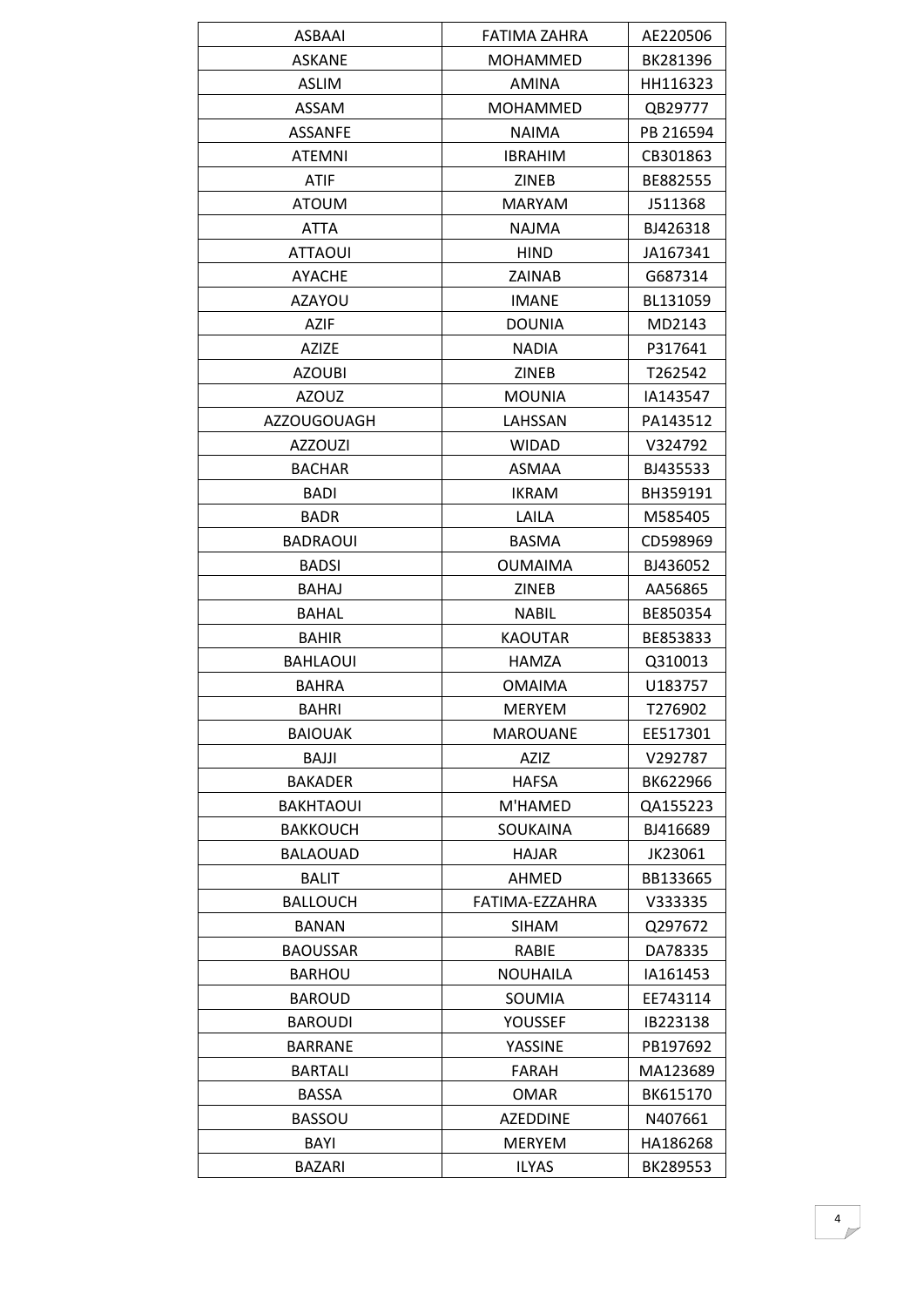| <b>BECHARI</b>      | FATIMAEZZAHRA    | BK526884 |
|---------------------|------------------|----------|
| <b>BEDOUANE</b>     | SANAA            | BE874901 |
| <b>BEGGAR</b>       | <b>SALMA</b>     | BE887886 |
| <b>BELAAROUSSI</b>  | <b>ASSIA</b>     | BJ433244 |
| <b>BELABBES</b>     | RADIA            | MC262380 |
| <b>BELAIDI</b>      | SAFAE            | D825752  |
| <b>BELARBI</b>      | <b>OUMAYMA</b>   | D945809  |
| <b>BELARBI</b>      | <b>MOUNIA</b>    | AA45806  |
| <b>BELAYADI</b>     | <b>OUMAIMA</b>   | LB193157 |
| BELGUASSEMI         | ABDELKADER       | PB188656 |
| <b>BELHAJ</b>       | KARIMA           | AA44671  |
| BELHAJJAM           | SAIDA            | IA149930 |
| <b>BELHIMER</b>     | <b>MILOUD</b>    | HH103528 |
| <b>BELKOUCHI</b>    | SARRA            | BK512823 |
| <b>BELLOUCH</b>     | AHMED            | JE260427 |
| <b>BELMEKNASSI</b>  | <b>NAZIK</b>     | BK289420 |
| <b>BELQADI</b>      | <b>NAIMA</b>     | JH21654  |
| <b>BEN EL MALAH</b> | <b>OUAFAE</b>    | EC1335   |
| <b>BEN JADIDA</b>   | ABDERRAHMAN      | EE592138 |
| <b>BEN MALOUI</b>   | ABDELALI         | IE21434  |
| <b>BEN RAMDANE</b>  | MOHAMMED         | CD199479 |
| <b>BEN SEBBAN</b>   | <b>IKRAM</b>     | JE289325 |
| <b>BEN TALHA</b>    | <b>AYOUB</b>     | BH468600 |
| <b>BEN YAHYA</b>    | <b>FATIMA</b>    | JE292948 |
| <b>BEN-IDER</b>     | <b>OUSAMA</b>    | EB182513 |
| <b>BENABOU</b>      | <b>ANAS</b>      | AD254160 |
| <b>BENACEUR</b>     | <b>IBTISSAME</b> | JA163261 |
| <b>BENACHOUR</b>    | <b>ASSIA</b>     | AE162558 |
| <b>BENANGUA</b>     | SOUKAINA         | WA233023 |
| <b>BENARBIA</b>     | <b>IMANE</b>     | MC269741 |
| <b>BENAYADA</b>     | LEILA            | AA43552  |
| <b>BENDEBBA</b>     | <b>FATIMA</b>    | MC263764 |
| <b>BENDIDI</b>      | <b>FATIMA</b>    | Z494569  |
| <b>BENDRISS</b>     | <b>ASMA</b>      | JH 15218 |
| <b>BENHAIDA</b>     | <b>MAROUANE</b>  | AA58294  |
| <b>BENHAMMOU</b>    | <b>MAJDA</b>     | D929885  |
| <b>BENHSAIN</b>     | <b>RHOFRANE</b>  | AA54997  |
| <b>BENHSSAINE</b>   | <b>NOUAMA</b>    | UB77418  |
| BENJAMAA            | <b>OUMAIMA</b>   | AA42985  |
| <b>BENKHAJJI</b>    | <b>HASNAE</b>    | CB304628 |
| <b>BENKHALDOUN</b>  | <b>MERIEM</b>    | BH469809 |
| <b>BENLAMINE</b>    | <b>IKRAM</b>     | BK629882 |
| <b>BENMAKHLOUF</b>  | <b>ZOUHAIR</b>   | BK623685 |
| <b>BENMAKHLOUF</b>  | GHITA            | BK392804 |
| <b>BENMOUSSA</b>    | SAFA             | CD377525 |
| <b>BENNANI</b>      | EL MUSTAPHA      | W361688  |
| <b>BENNEZHA</b>     | ABDESLAM         | U180177  |
| <b>BENNOUR</b>      | <b>CHAIMAE</b>   | WA245390 |
|                     |                  |          |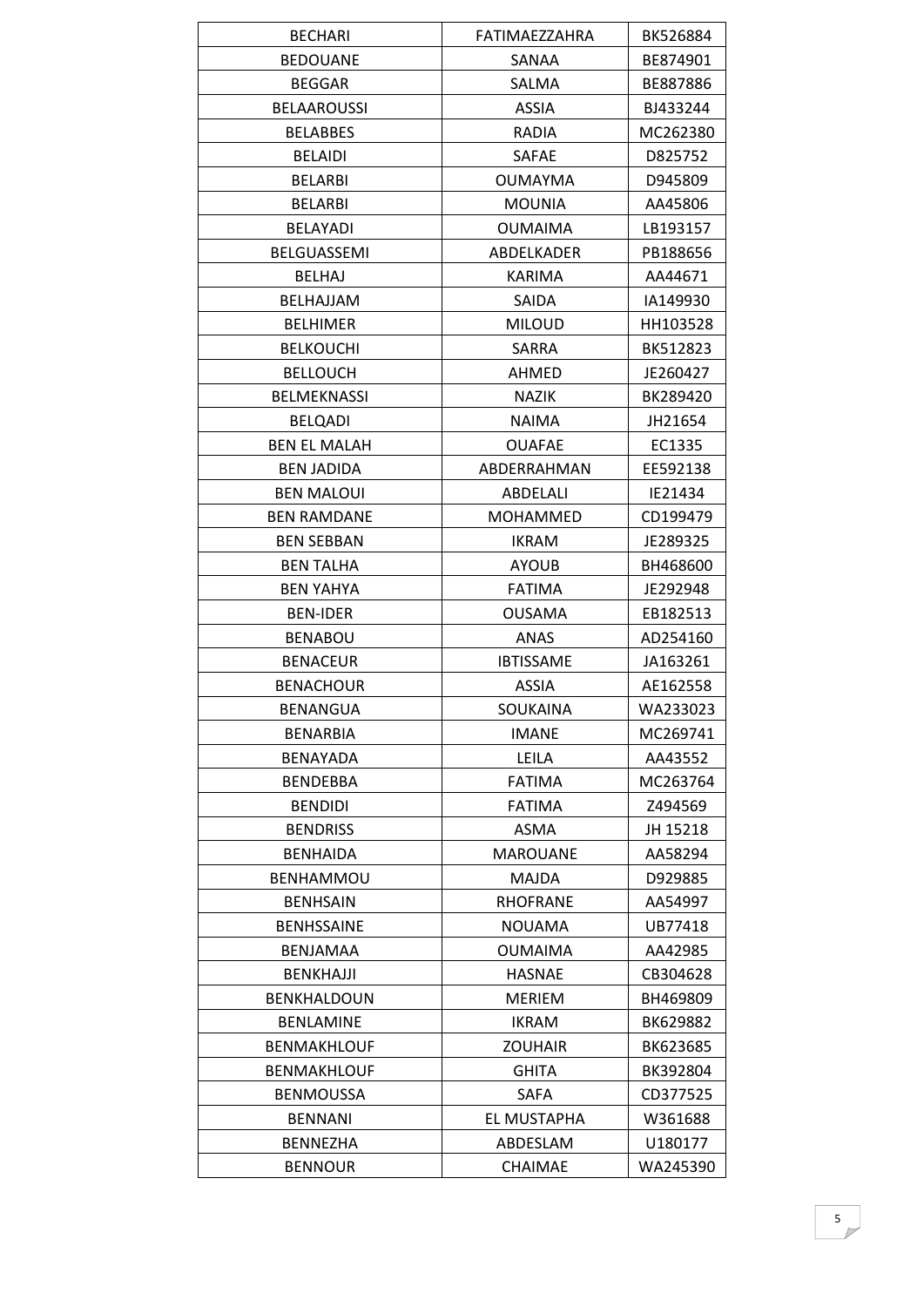| <b>BENOMAR</b>    | HAJAR            | AE233406 |
|-------------------|------------------|----------|
| <b>BENRHDIER</b>  | <b>HOUSNA</b>    | AA46260  |
| <b>BENSAID</b>    | <b>RIM</b>       | AA56420  |
| <b>BENSERBOUT</b> | <b>REDDAD</b>    | M544310  |
| <b>BENSGHIR</b>   | SAIDA            | BH384746 |
| <b>BENSLIMANE</b> | <b>WIAME</b>     | CD590784 |
| <b>BENTALEB</b>   | SOUHAÏLA         | AA66867  |
| <b>BENTARHLIA</b> | <b>NOURA</b>     | AE223851 |
| <b>BENTAYBI</b>   | <b>AYOUB</b>     | AD225779 |
| <b>BERNOUSSI</b>  | ZAKARIA          | AE181452 |
| <b>BEZZIOU</b>    | RANIA            | DZ804770 |
| <b>BIBOUDEN</b>   | <b>SOKAINA</b>   | JH23915  |
| <b>BIDAR</b>      | <b>HASNAE</b>    | AD223397 |
| <b>BIKHALA</b>    | <b>ROMAISSAA</b> | BB144219 |
| <b>BIRKWAT</b>    | <b>NIDAL</b>     | BH474131 |
| <b>BIZEM</b>      | <b>KHADIJA</b>   | BJ425732 |
| <b>BNITIR</b>     | <b>MAROUANE</b>  | PA219575 |
| <b>BOUAGBA</b>    | FARAH            | CD271329 |
| <b>BOUAKYOUD</b>  | <b>MOHAMED</b>   | IE19975  |
| <b>BOUALAMI</b>   | <b>ASMAA</b>     | M572664  |
| <b>BOUALIM</b>    | <b>MOHAMED</b>   | JE289423 |
| <b>BOUANZAR</b>   | <b>AYOUB</b>     | PA228840 |
| <b>BOUARFA</b>    | <b>MOHAMMED</b>  | GA183106 |
| <b>BOUAZIZI</b>   | YASSINE          | BM20932  |
| <b>BOUCETTA</b>   | <b>MAROUA</b>    | BB143061 |
| <b>BOUCHIKHA</b>  | ZAHRA            | JK26419  |
| <b>BOUCHLIH</b>   | <b>WISSAL</b>    | BB137305 |
| <b>BOUCHNAFA</b>  | JAMAL            | CN10557  |
| <b>BOUCHOUA</b>   | SAIDA            | BL134403 |
| <b>BOUCHOUF</b>   | <b>MERYEM</b>    | BK378331 |
| <b>BOUCHRA</b>    | <b>OUMAIMA</b>   | J503614  |
| <b>BOUDAR</b>     | ZAKIA            | AD230083 |
| <b>BOUDARGA</b>   | <b>ZINEB</b>     | BJ417529 |
| <b>BOUDBAGH</b>   | <b>MOUNA</b>     | ZG121480 |
| <b>BOUDDIA</b>    | YASSINE          | W395778  |
| <b>BOUDHIM</b>    | <b>CHAIMA</b>    | P318914  |
| <b>BOUDRAHM</b>   | <b>SOUKAINA</b>  | BL134763 |
| <b>BOUFDIL</b>    | <b>MARIA</b>     | SH164816 |
| <b>BOUGUENDOU</b> | ABDELGHANI       | UA112192 |
| <b>BOUGUIYOUD</b> | <b>NOUHAILA</b>  | EE790099 |
| <b>BOUHADDANE</b> | ZINEB            | BJ426397 |
| <b>BOUHAFID</b>   | <b>NAIMA</b>     | PA240836 |
| <b>BOUHAMIDI</b>  | <b>ZINEB</b>     | U185648  |
| <b>BOUHMID</b>    | <b>TARIQ</b>     | PA137722 |
| <b>BOUINA</b>     | <b>KHALID</b>    | M527378  |
| <b>BOUJAT</b>     | CHAYMAA          | X380629  |
| <b>BOUJIBAR</b>   | HAJAR            | BJ428621 |
| <b>BOUJNANE</b>   | <b>IBTISSAM</b>  | BL133010 |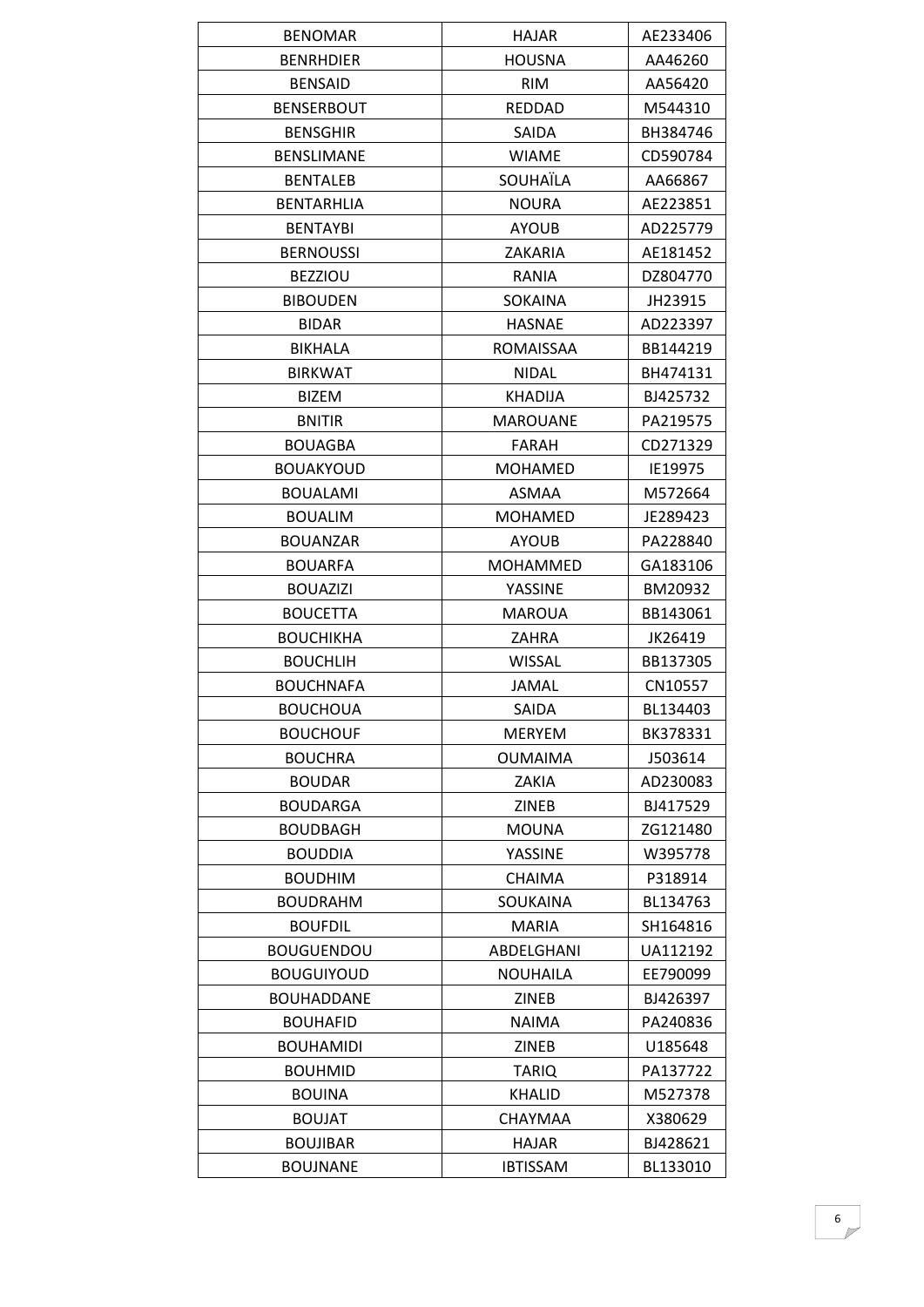| <b>BOUKAIRA</b>           | SAMIA                | A448352   |
|---------------------------|----------------------|-----------|
| <b>BOUKHALKHAL</b>        | <b>FADWA</b>         | BH478154  |
| <b>BOUKILI</b>            | <b>DONIA</b>         | BB128859  |
| <b>BOUKRIJA</b>           | <b>YOUSSEF</b>       | ZG119972  |
| <b>BOULAGHRAD</b>         | <b>ZOUHAIR</b>       | U178613   |
| <b>BOULAHCEN</b>          | <b>MOUHCINE</b>      | EE611835  |
| <b>BOULATAR</b>           | <b>AHMED AMINE</b>   | EE471001  |
| <b>BOUMAREG</b>           | <b>IMANE</b>         | AA39662   |
| <b>BOUMEJJA</b>           | <b>HAJAR</b>         | BJ433006  |
| <b>BOUMGHAR</b>           | <b>MUSTAPHA</b>      | JM47361   |
| <b>BOUMHAOUAD</b>         | <b>SIHAM</b>         | AA59428   |
| <b>BOUNOUAIL</b>          | <b>MOHAMED</b>       | T247419   |
| <b>BOUNOUARA</b>          | FATIMAZAHRA          | BH472602  |
| <b>BOUOTHMANY</b>         | <b>KAOUTAR</b>       | HH116021  |
| <b>BOUQOUFI</b>           | <b>AFAF</b>          | JK19500   |
| <b>BOURAS</b>             | <b>NORA</b>          | D833115   |
|                           | <b>MOHAMMAD</b>      |           |
| <b>BOURHIM</b>            | <b>REDOUANE</b>      | JM60394   |
| <b>BOURIZQ</b>            | ZAKARIA              | SH175603  |
| <b>BOURJI</b>             | <b>FAYCAL</b>        | BK296040  |
| <b>BOURZIQ</b>            | ANAS                 | EE770899  |
| <b>BOUSRAF</b>            | <b>FATIMA ZOHRA</b>  | CB299029  |
| <b>BOUSSAKRI</b>          | <b>IKHLASS</b>       | PA 140103 |
| <b>BOUSSOUIR</b>          | <b>RIDOUANE</b>      | JT26009   |
| <b>BOUTAGAYOUT</b>        | <b>ABDELLATIF</b>    | EE599733  |
| <b>BOUTALLAKA</b>         | <b>MOHAMED AMINE</b> | DO41095   |
| <b>BOUYAMIT</b>           | <b>MOHAMED</b>       | PA218790  |
| <b>BOUYAZID</b>           | <b>AMINA</b>         | BH481914  |
| <b>BOUZIANE</b>           | <b>HIND</b>          | CD587869  |
| <b>BOUZIDA</b>            | <b>BOUCHRA</b>       | 1709327   |
| <b>BOUZIDI</b>            | BASMA                | G677850   |
| <b>BOUZIDI</b>            | SALMA                | BK526728  |
| <b>BRAIMI</b>             | AMINA                | JM54402   |
| <b>BROUZI</b>             | <b>OMAR</b>          | GB226305  |
| <b>BSISSOU</b>            | <b>OUMAIMA</b>       | AA46969   |
| <b>BZAZOU EL OUAZZANI</b> | ZINE EL ABIDINE      | JA167043  |
| <b>CHAALI</b>             | <b>MARYAM</b>        | BK635235  |
| CHAANOUN                  | <b>AYOUB</b>         | BB104788  |
| CHABLAOUI                 | <b>MUSTAPHA</b>      | SZ9578    |
| CHAFCHAOUNI MOUSSAOUI     | <b>IBTISSAM</b>      | Q301346   |
| <b>CHAFIK</b>             | ABDESSADK            | PA215886  |
| <b>CHAFOUI</b>            | <b>MOURAD</b>        | BB98717   |
| CHAGRA                    | ZAINEB               | EA194832  |
| <b>CHAHBI</b>             | SANA                 | 1719457   |
| <b>CHAHBOUNI</b>          | <b>MAROUANE</b>      | Q292064   |
| <b>CHAIBI</b>             | <b>ILIAS</b>         | U186060   |
| <b>CHAJAI</b>             | <b>OUMAYMA</b>       | D239385   |
| <b>CHAM</b>               | <b>ILHAM</b>         | BL136517  |
| <b>CHAMEKH</b>            | <b>AYYOUB</b>        | CD194513  |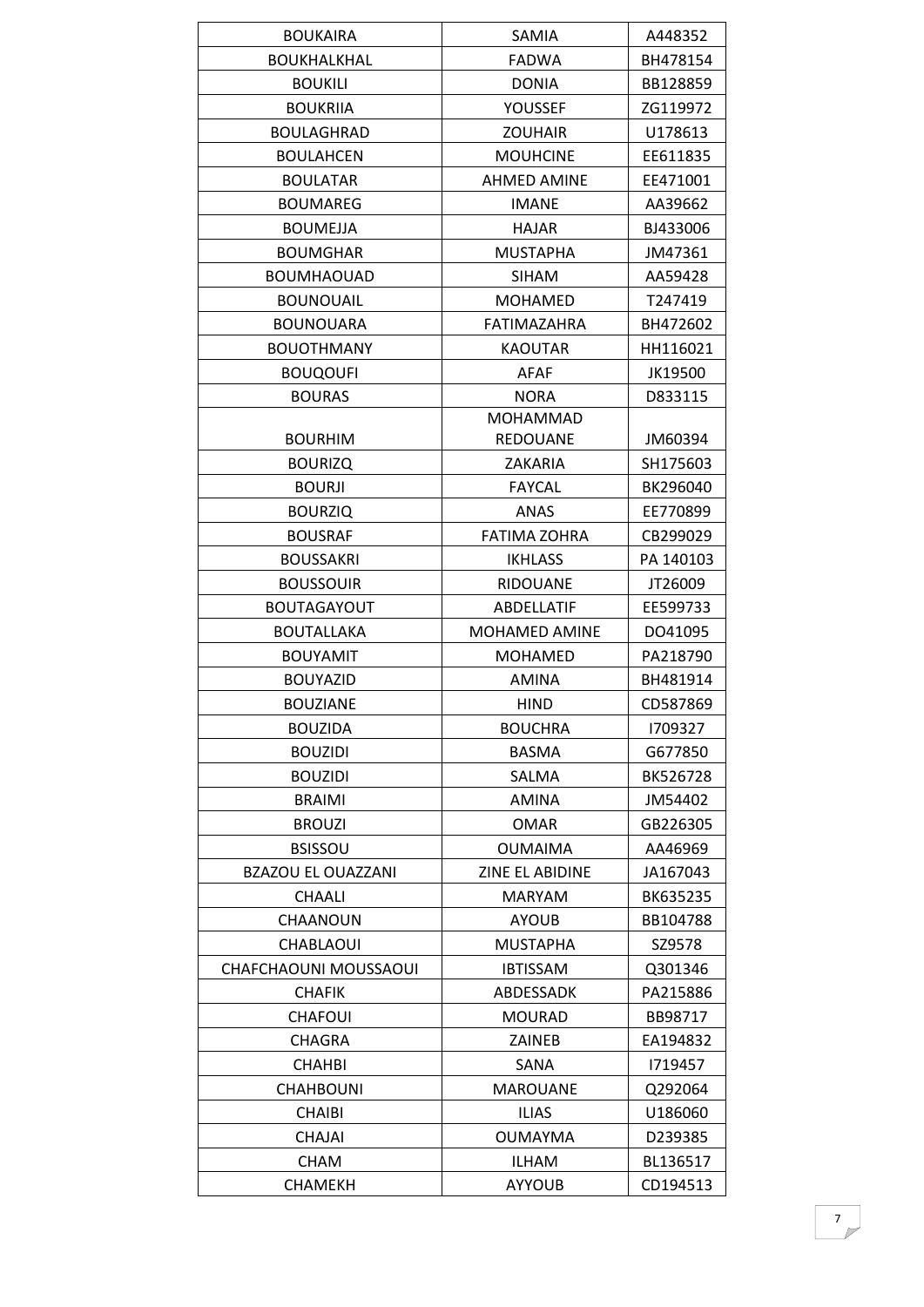| <b>CHAOU</b>         | SALMA           | D741612    |
|----------------------|-----------------|------------|
| <b>CHAOUBI</b>       | YOUSSEF         | BH486105   |
| <b>CHAOUI</b>        | <b>BOUCHRA</b>  | 1711504    |
| <b>CHARAF</b>        | <b>MOHAMMED</b> | N393558    |
| <b>CHARIF RGUIBI</b> | <b>KHALIL</b>   | AE162791   |
| <b>CHARIFI</b>       | <b>SAFAE</b>    | ZG120142   |
| <b>CHATOUANI</b>     | SAFA            | AE136121   |
| <b>CHATTAHY</b>      | <b>KAOUTAR</b>  | BB138362   |
| CHCHAB               | <b>FADWA</b>    | BH474340   |
| <b>CHEBAB</b>        | <b>HAFSA</b>    | DO 28804   |
| <b>CHEBBOURH</b>     | <b>OUMAIMA</b>  | BB141388   |
| <b>CHEFAOUI</b>      | HAMZA           | BH390366   |
| <b>CHELLIQ</b>       | <b>ISMAIL</b>   | KB91494    |
| <b>CHENNI</b>        | <b>YOUNES</b>   | IC109082   |
| CHERKAOUI            | <b>GHITA</b>    | A444390    |
| <b>CHERRADI</b>      | <b>HANANE</b>   | IB217698   |
| <b>CHERRAT</b>       | ILHAM           | AB546051   |
| <b>CHICHA</b>        | <b>TARIK</b>    | BE871931   |
| <b>CHIHAB</b>        | <b>SAMIRA</b>   | BB26821    |
| <b>CHIHOUB</b>       | WIJDANE         | BB133614   |
| <b>CHIKHI</b>        | EL MAHDI        | TA136719   |
| <b>CHKAIRI</b>       | <b>NADIA</b>    | W393743    |
| <b>CHKOUNDA</b>      | HALIMA          | CB291379   |
| <b>CHNITER</b>       | <b>MARYEM</b>   | GN189375   |
| <b>CHOKOUD</b>       | <b>RACHID</b>   | Z563178    |
| <b>CHOUKRI</b>       | <b>JAOUAD</b>   | PA216511   |
| CHRAIAA              | <b>YOUNES</b>   | JE 288 201 |
| <b>CHRAIRI</b>       | <b>MANAL</b>    | K531076    |
| <b>CHRIKI</b>        | <b>OUMAIMA</b>  | OD49484    |
| <b>CHRIYAA</b>       | <b>KARIMA</b>   | LB196747   |
| <b>CHTAIBI</b>       | <b>HASNAE</b>   | W383070    |
| <b>DABACHI</b>       | ABDELAZIZ       | ZT145377   |
| <b>DABIB</b>         | <b>KHAOULA</b>  | EE561805   |
| <b>DADI</b>          | <b>OUMAIMA</b>  | BE888066   |
| <b>DAFOUF</b>        | ZINEB           | CD597971   |
| <b>DAGHBACHE</b>     | SABAH           | CN17537    |
| DAGHI                | <b>MOHAMED</b>  | BH489464   |
| <b>DAKHAMME</b>      | <b>HASNA</b>    | BK295348   |
| <b>DAKHISSI</b>      | SAMIR           | UA102893   |
| DAKKAOUI             | <b>ILYAS</b>    | BK525175   |
| DALLAL               | <b>JIHANE</b>   | BJ434379   |
| DAOU                 | <b>ZINEB</b>    | BH471491   |
| <b>DAOUDI</b>        | KHADIJA         | WB177497   |
| <b>DAROUICH</b>      | MOHAMMED        | AE38695    |
| DEBAR                | <b>AYYOUB</b>   | JT56401    |
| <b>DEROUICH</b>      | MGAL            | UA108987   |
| <b>DIANY</b>         | SARA            | T270905    |
| <b>DINAI</b>         | SARA RABHA      | Q304486    |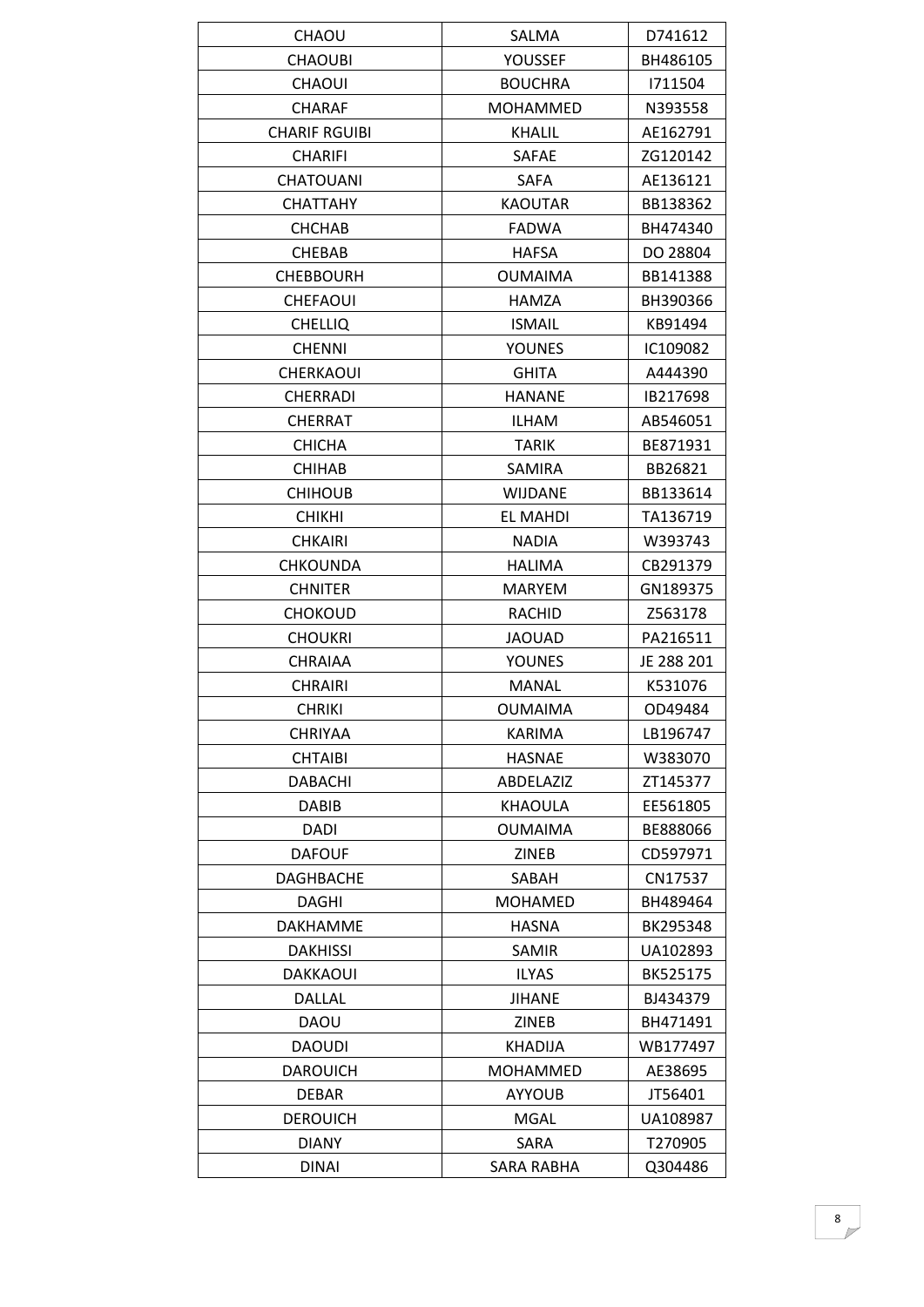| <b>DJEBARA</b>          | ILHAM                | BK525915      |
|-------------------------|----------------------|---------------|
| <b>DJIDI BICHARA</b>    | <b>MEHDI</b>         | CD377790      |
| <b>DJORWE</b>           | SOULANDI             | I001208R      |
| <b>DKHIS</b>            | <b>CHARIFA</b>       | BK527204      |
| <b>DKOUR</b>            | <b>FATIMA</b>        | JM45079       |
| <b>DOUIAB</b>           | <b>FATIMA</b>        | 1710010       |
| <b>DOUISSI</b>          | AZIZ                 | P315032       |
| <b>DOUMIR</b>           | <b>MOHAMED AMINE</b> | T260511       |
| <b>DRAYA</b>            | <b>HANANE</b>        | BK627103      |
| <b>DRIF</b>             | ADNANE               | W402419       |
| <b>DRIFA</b>            | <b>MOURAD</b>        | IC97993       |
| <b>ECHARKAOUI</b>       | CHAYMAA              | BM19167       |
| <b>ECHCHNAA</b>         | <b>AMINA</b>         | BB119499      |
| <b>ED-DRIOUECH</b>      | <b>HANAE</b>         | ZG111347      |
| <b>EDDAHANI</b>         | <b>IKRAM</b>         | IE27401       |
| <b>EDDARIF</b>          | <b>SOUKAINA</b>      | WA216558      |
| <b>EDDASSOUQUI</b>      | <b>NOUFISSA</b>      | HH6838        |
| EL AAOUAD               | <b>HIND</b>          | W405158       |
| EL ACHHAB               | <b>OUSSAMA</b>       | BK637923      |
| EL ALAMI                | <b>FATIMA ZAHRA</b>  | <b>CN8809</b> |
| EL ALAOUI               | <b>CHAIMAA</b>       | Q323145       |
| EL ALAOUI EL ABDALLAOUI | <b>OUMAIMA</b>       | M581997       |
| <b>EL ALLALI</b>        | <b>ZOUHAIR</b>       | TK22409       |
| <b>EL AMANE</b>         | SALMA                | D779081       |
| EL AMERANY              | <b>BOUCHRA</b>       | CD263256      |
| <b>EL AMOURY</b>        | <b>HASNAA</b>        | BH476212      |
| <b>EL AMRANI</b>        | <b>MOHAMED</b>       | IA173328      |
| <b>EL AMRANI</b>        | <b>IMAD</b>          | CD191933      |
| <b>EL AMYN</b>          | <b>MEHDI</b>         | BH476905      |
| EL AOUAR                | SAID                 | Z481319       |
| EL ARFAOUI              | <b>ABOUSH</b>        | HH7567        |
| EL ASRAOUI              | LAMIAA               | BK293680      |
| EL AZHAR ESSAADI        | CHAIMAE,             | BK295876      |
| EL AZHARI               | <b>DOHA</b>          | W393053       |
| EL AZIZI                | LAGHLIMI             | WA233354      |
| EL AZZOUZI              | <b>MERYEM</b>        | AE136763      |
| EL BACHIRI              | ABDELMOUNIR          | Z557034       |
| EL BACHIRI              | <b>NOUMYDIA</b>      | S747960       |
| EL BADAOUI              | <b>KHAOULA</b>       | HH166843      |
| EL BAHI                 | YOUSSEF              | EB180849      |
| EL BAHLOUL              | <b>MARYAM</b>        | BK621648      |
| EL BAKKALI              | <b>HAFSA</b>         | A440173       |
| EL BALAIDI              | <b>MOUATASSIM</b>    | PB197878      |
| EL BARBI                | KHAOULA              | HH112991      |
| EL BARDAOUI             | <b>MARIYAM</b>       | LB164461      |
| EL BAROUDI              | YOUSSEF              | AE76497       |
| EL BASETT               | HAJAR                | GN209016      |
| EL BAZE                 | SOUAD                | BH371687      |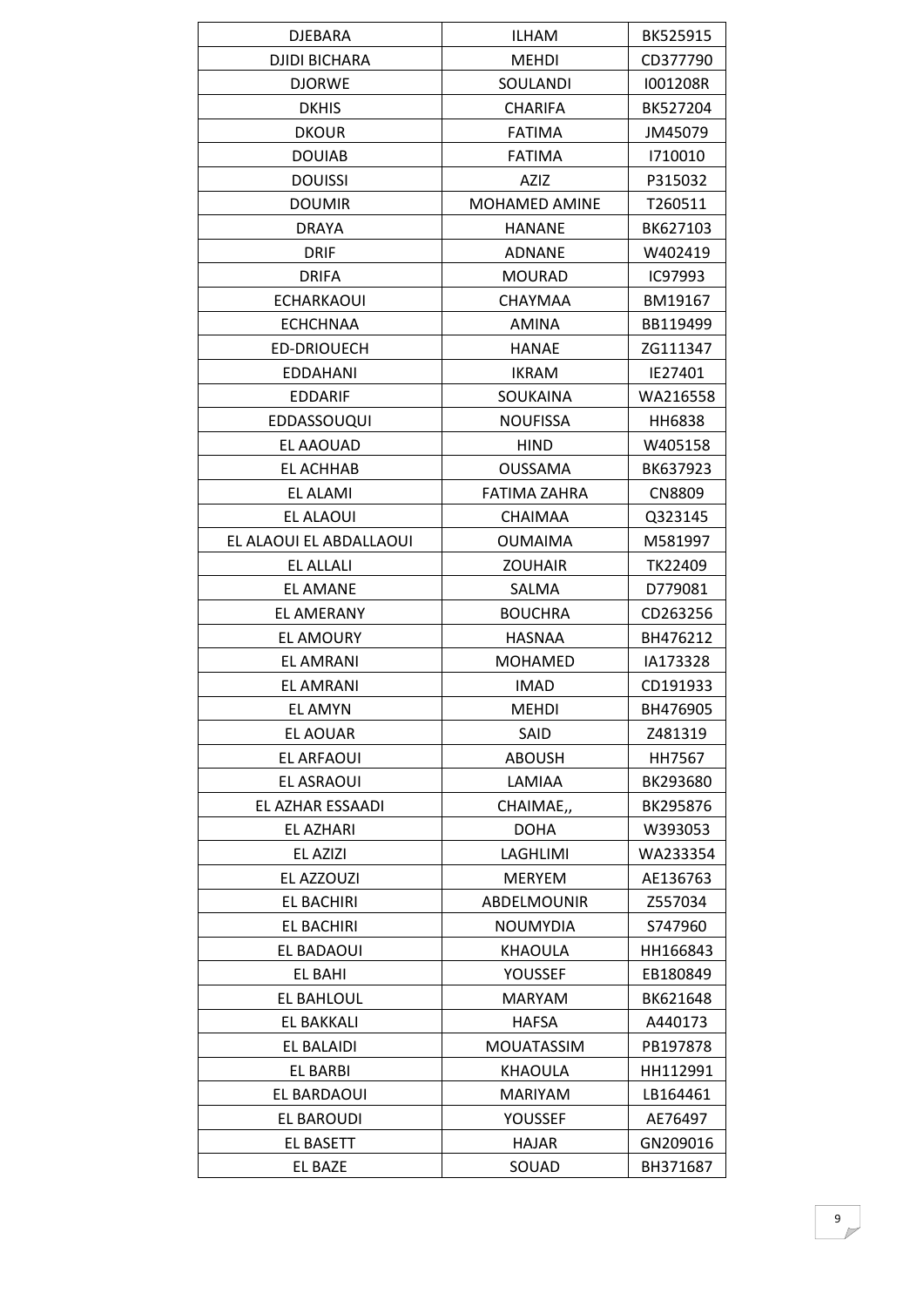| EL BIDALI              | FATIMA ZAHRA     | EC40926  |
|------------------------|------------------|----------|
| EL BOUHSSINI           | <b>MARIAM</b>    | LB178819 |
| EL BOUROUMI            | <b>KAMAL</b>     | Z542196  |
| EL BOUSSAIRI           | <b>CHAIMAA</b>   | BE887415 |
| <b>EL BOUTY</b>        | ABDELLATIF       | CD484466 |
| EL BROUZI              | <b>MOUHCINE</b>  | G636883  |
| EL FADLI               | HALIMA           | PB118654 |
| EL FANI                | <b>KAOUTAR</b>   | HH114183 |
| EL FARJI               | SAFAA            | BH474682 |
| EL FATIMI              | <b>ZINEB</b>     | WA231807 |
| <b>EL FHAILI</b>       | <b>ACHRAF</b>    | JF49804  |
| EL FILALI              | <b>CHAIMAE</b>   | CB295172 |
| <b>EL FRAKCHA</b>      | <b>OUSSAMA</b>   | EE598703 |
| EL FRAYJI              | <b>YOUNESS</b>   | Q234801  |
| <b>EL GAATIB</b>       | <b>HAJAR</b>     | AE221341 |
| <b>EL GHALLAB</b>      | <b>HOUDA</b>     | BK287641 |
| EL GHARBAOUI           | LAILA            | J485673  |
| EL GHARBAOUI           | <b>BOUTAINA</b>  | GA193632 |
| EL GHOUCH              | <b>IMANE</b>     | CD318022 |
| <b>EL GHOUFIRI</b>     | <b>IMANE</b>     | AE148031 |
| EL GOZMIR              | SOUKAYNA         | Q310548  |
| EL HADDAD              | <b>HANANE</b>    | M566239  |
| EL HADDOUMI            | <b>HANANE</b>    | QA168576 |
| EL HAFIDI              | <b>OUMAIMA</b>   | AA45255  |
| EL HAID                | LOUBNA           | BJ435485 |
| <b>EL HAJLI</b>        | <b>NAIMA</b>     | EE576681 |
| <b>EL HAJY</b>         | <b>MOHAMED</b>   | T254551  |
| EL HAMMADI             | <b>NISSERINE</b> | K489978  |
| <b>EL HAMRI</b>        | ZAKARIA          | ZT200202 |
| EL HANDAOUI            | EL MEHDI         | Q322350  |
| <b>EL HANINE</b>       | HASNAA           | BK626712 |
| <b>EL HARRAD</b>       | <b>KHADIJA</b>   | BH476847 |
| EL HASSANI             | <b>SOUKAINA</b>  | MA121248 |
| <b>EL HAYANI</b>       | <b>ISMAIL</b>    | AE173329 |
| EL HEJJIOUI            | <b>BRAHIM</b>    | CD624244 |
| EL HILALI              | <b>KARIMA</b>    | TK19528  |
| <b>EL HLAL</b>         | KHADIJA          | Q311224  |
| EL HOSIMI              | <b>RAJAE</b>     | HH115321 |
| <b>EL HOUNAINI</b>     | <b>ZINEB</b>     | W392216  |
| EL HRIDI               | AHMED            | GM173005 |
| <b>EL IDRISSI</b>      | ZINEB            | MA130607 |
| EL IDRISSI             | <b>ASSIA</b>     | WA240540 |
| <b>EL IDRISSI</b>      | SOUKAINA         | BK388916 |
| EL IDRISSI EL BOUZAIDI | <b>OUMAIMA</b>   | T271911  |
| EL JAI                 | AICHA            | AD210718 |
|                        | <b>MOHAMED</b>   |          |
| EL JIHAOUI             | ABDELHAMID       | AE251703 |
| EL JOUMRI              | LOUBNA           | AA62575  |
| EL KADDOURI            | <b>IMANE</b>     | KB144376 |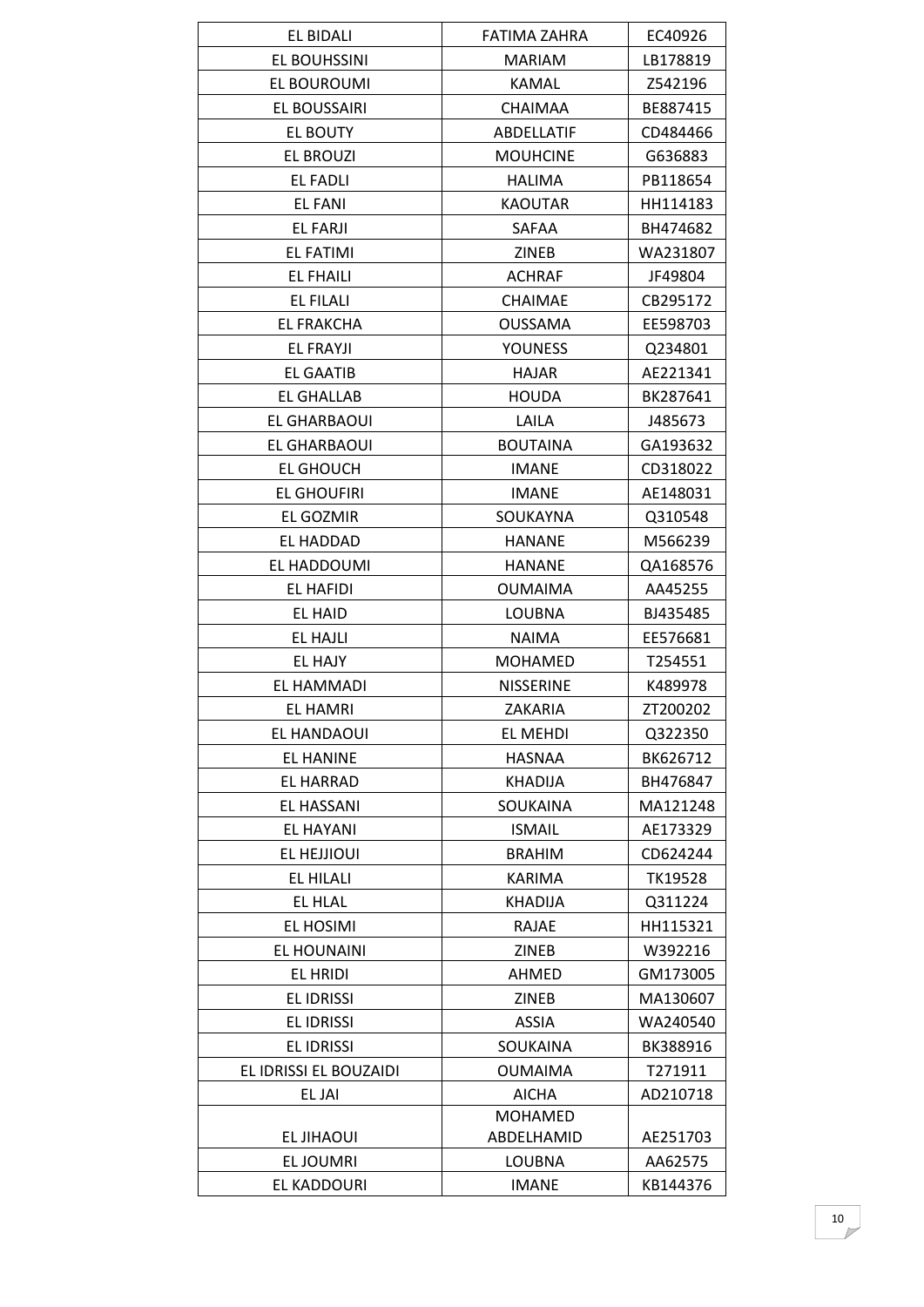| EL KETTANI           | <b>ZINEB</b>           | AA52647        |
|----------------------|------------------------|----------------|
| <b>EL KHALIL</b>     | <b>AYOUB</b>           | EE723873       |
| <b>EL KHARROUSSI</b> | <b>MERYEM</b>          | BH479138       |
| EL KHATI             | <b>HAMZA</b>           | TK19382        |
| <b>EL KHATTAB</b>    | <b>MERYEM</b>          | Q314879        |
| EL KHAYARI           | <b>MARIEM</b>          | V318389        |
| <b>EL KHAYATI</b>    | SARA                   | AE162519       |
| <b>EL KHIYATI</b>    | AMINA                  | AA48434        |
| EL KHYAT             | CHAYMAA                | BJ430400       |
| <b>EL KOUAS</b>      | SALMA                  | ZG102105       |
| EL KOURI             | <b>HIND</b>            | AA52059        |
| EL MAAROUFI          | RACHID                 | JY23639        |
| EL MAHDAOUI          | <b>CHAIMAE</b>         | T261086        |
| EL MALIHI            | <b>MOHAMED</b>         | S729070        |
| <b>EL MASSTOUR</b>   | <b>ELMOSTAFA</b>       | XA103503       |
| EL MAZYOUNY          | <b>IKBAL</b>           | BH396585       |
| EL MELHAOUI          | <b>ILHAM</b>           | F576324        |
| EL MESKINI           | SOUKAINA               | QB32145        |
| EL MODEN             | <b>HAMID</b>           | JC433927       |
| EL MORABIT           | <b>ILYASS</b>          | S720977        |
| EL MORSLI            | <b>ACHRAF</b>          | WB175336       |
| EL MOUBCHIRI         | CHAIMAA                | W402798        |
| EL MOUHI             | <b>HINDE</b>           | CD194285       |
| EL MOUHTAFID         | SARA                   | EA193670       |
| EL MOUIH             | <b>NADIA</b>           | BK524081       |
| <b>EL MOUKRIFI</b>   | <b>RIM</b>             | G681162        |
| EL MOUTTAQI          | FATIMA EZZAHRA         | W404802        |
| EL OICHANI           | <b>KHALIL</b>          | F567825        |
| EL OUAD              | ABDALLAH               | A685240        |
| <b>EL OUASTI</b>     | <b>NOURA</b>           | DC33917        |
| EL OUAZZANI          | FATIMA-EZZAHRA         | BJ437526       |
| <b>EL QACIM</b>      | <b>KHADIJA</b>         | MC192213       |
| EL QASBI             | <b>NADIA</b>           | HH12846        |
| <b>EL RHYAZI</b>     | <b>MOHAMED KHALIFA</b> | TK17720        |
| <b>EL WAANABI</b>    | RACHID                 | JC548518       |
| EL ZEMZOUMI          | <b>HANANE</b>          | UD6394         |
| EL-ALAMI             | NAJIA                  | Z563526        |
| EL-MAROUFI           | LAMIAE                 | ZT126743       |
| <b>ELAABBARI</b>     | <b>KAMAL</b>           | TA110582       |
| <b>ELAOUNY</b>       | <b>HICHAM</b>          | BE836414       |
| <b>ELAROUI</b>       | SOUKAINA               | BJ430897       |
| <b>ELASSRI</b>       | <b>KHADIJA</b>         | SH173334       |
| <b>ELATLASSI</b>     | <b>IMANE</b>           | BH478953       |
| <b>ELATMANI</b>      | ABDESSAMAD             | N382934        |
| <b>ELBAHI</b>        | ABDERRAHMAN            | BK605262       |
| ELBARRANI            | LEILA                  | M560031        |
| ELBIYAZ              | <b>IHSSANE</b>         | <b>TK22020</b> |
| <b>ELBOTI</b>        | <b>MOHAMED</b>         | AE135309       |
|                      |                        |                |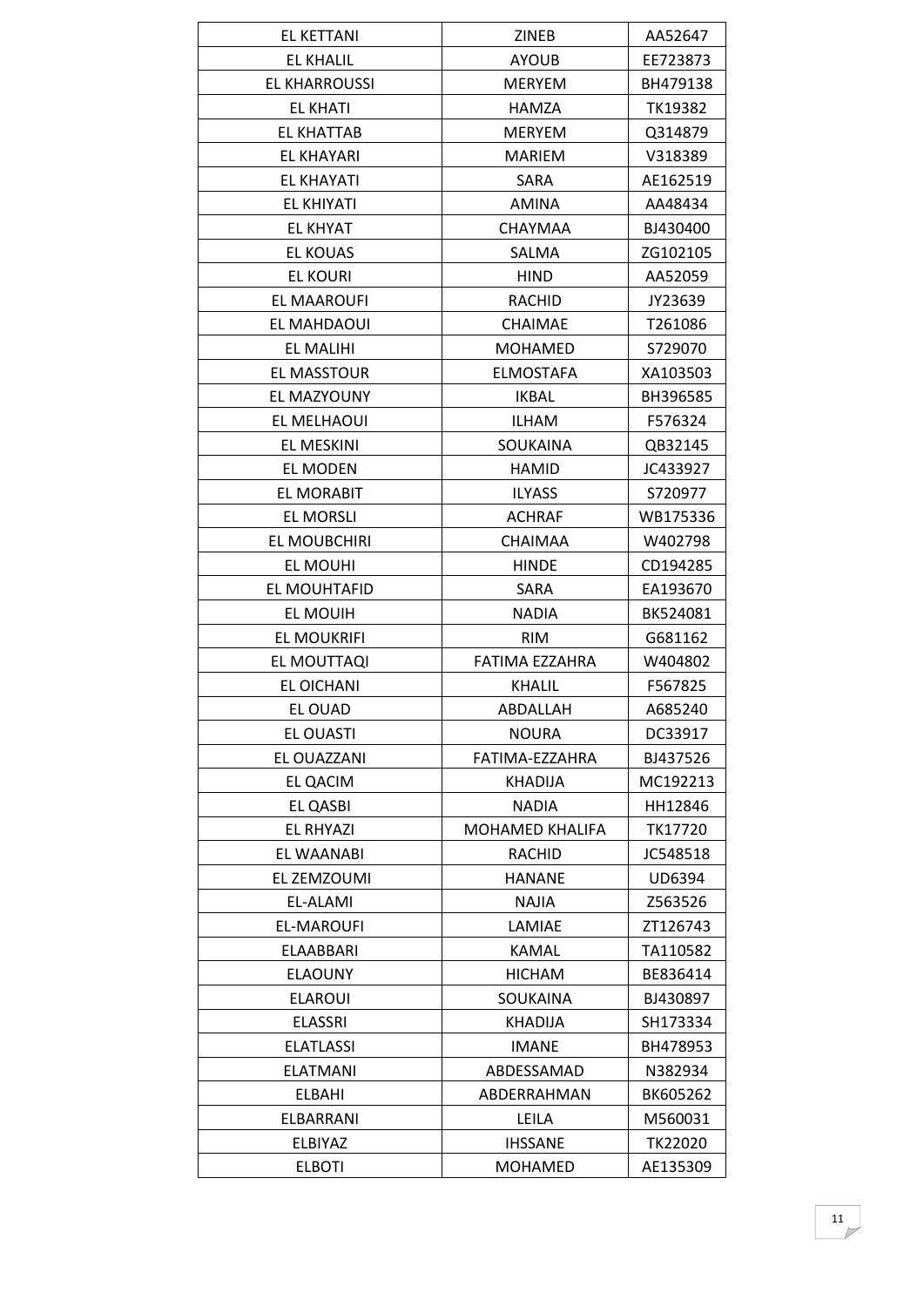| <b>ELBOUARYFY</b>  | <b>AZIZ</b>          | AE 86385   |
|--------------------|----------------------|------------|
| <b>ELBOUCHIKHI</b> | <b>NADIA</b>         | CD237100   |
| <b>ELBOUDYQ</b>    | <b>OUMAYMA</b>       | FB106130   |
| <b>ELBOUNY</b>     | <b>HAMZA</b>         | PA153766   |
| <b>ELBOUROUMI</b>  | <b>ASMAE</b>         | JM61536    |
| <b>ELFAIZ</b>      | <b>ELBOUCHTAOUIA</b> | AD207030   |
| <b>ELFAYD</b>      | ASSIA                | BH473005   |
| <b>ELGADROUR</b>   | <b>MALIKA</b>        | 1210345888 |
| ELGHAZZAL          | SAMIRA               | Z559050    |
| <b>ELGHLID</b>     | <b>ANOUAR</b>        | Z490944    |
| <b>ELHACHIMI</b>   | <b>CHAIMAA</b>       | BB140204   |
| <b>ELHADDIOUI</b>  | SARRA                | W402664    |
| <b>ELHADI</b>      | <b>WAFA</b>          | EE626014   |
| <b>ELHAJJI</b>     | <b>MARYEM</b>        | MC261933   |
| <b>ELHALOUI</b>    | <b>KHADIJA</b>       | BJ427733   |
| <b>ELHANCH</b>     | <b>KAWTAR</b>        | BE882313   |
| <b>ELHANIOUI</b>   | FATIMA ZAHRA         | BB134758   |
| <b>ELHASSOUNI</b>  | YOUSSEF              | IE14142    |
| <b>ELHICHAMI</b>   | <b>NADIA</b>         | QA165647   |
| <b>ELHOUDI</b>     | <b>MERIEM</b>        | N407096    |
| <b>ELJABBOURY</b>  | FATIMA-ZAHRA         | TA134970   |
| <b>ELJAOUAHIRY</b> | SOUKAINA             | BK276401   |
| <b>ELJEBARY</b>    | <b>CHAIMAA</b>       | BJ440590   |
| <b>ELKADI</b>      | <b>MOHAMED</b>       | D989078    |
| <b>ELKHALIL</b>    | <b>YOUNESS</b>       | JA167514   |
| ELKHAYARI          | ABDELLATIF           | UC137288   |
| <b>ELKHIL</b>      | LAMIAA               | G695645    |
| <b>ELKOBBI</b>     | ABDERRAZAK           | M571965    |
| <b>ELKOURAICHI</b> | ALI                  | S737492    |
| <b>ELLAHIA</b>     | SAAD                 | BH460995   |
| <b>ELMAHI</b>      | SAMIA                | AD241315   |
| <b>ELMANSOURI</b>  | LAILA                | BH482663   |
| <b>ELMANSOURI</b>  | <b>BRAHIM</b>        | JC508138   |
| <b>ELMASLOUHI</b>  | ASMAA                | BB133292   |
| <b>ELMATRAG</b>    | SARA                 | BB133551   |
| <b>ELMESBAHI</b>   | <b>SOUFIANE</b>      | CD195530   |
| <b>ELOIRDI</b>     | <b>HICHAM</b>        | WB177376   |
| <b>ELOUAFI</b>     | ZAINAB               | AE60676    |
| <b>ELOUAHABI</b>   | <b>HASNAA</b>        | QA170741   |
| ELOUAZZANI         | <b>ZINEB</b>         | AE131455   |
| EN NAIMANI         | SAAD                 | ZT178202   |
| <b>ENNAHAL</b>     | AFAF                 | S718456    |
| <b>ENNAJI</b>      | <b>HANANE</b>        | BE889400   |
| <b>ENNAJIH</b>     | SAMIRA               | HH158183   |
| <b>ENNASR</b>      | SAAD                 | AE223816   |
| <b>ENNASR</b>      | <b>OUMAYMA</b>       | AE132349   |
| <b>ENNASSIRI</b>   | <b>HOUCINE</b>       | W383693    |
| ER-RABIY           | SOUFYAN              | PB213517   |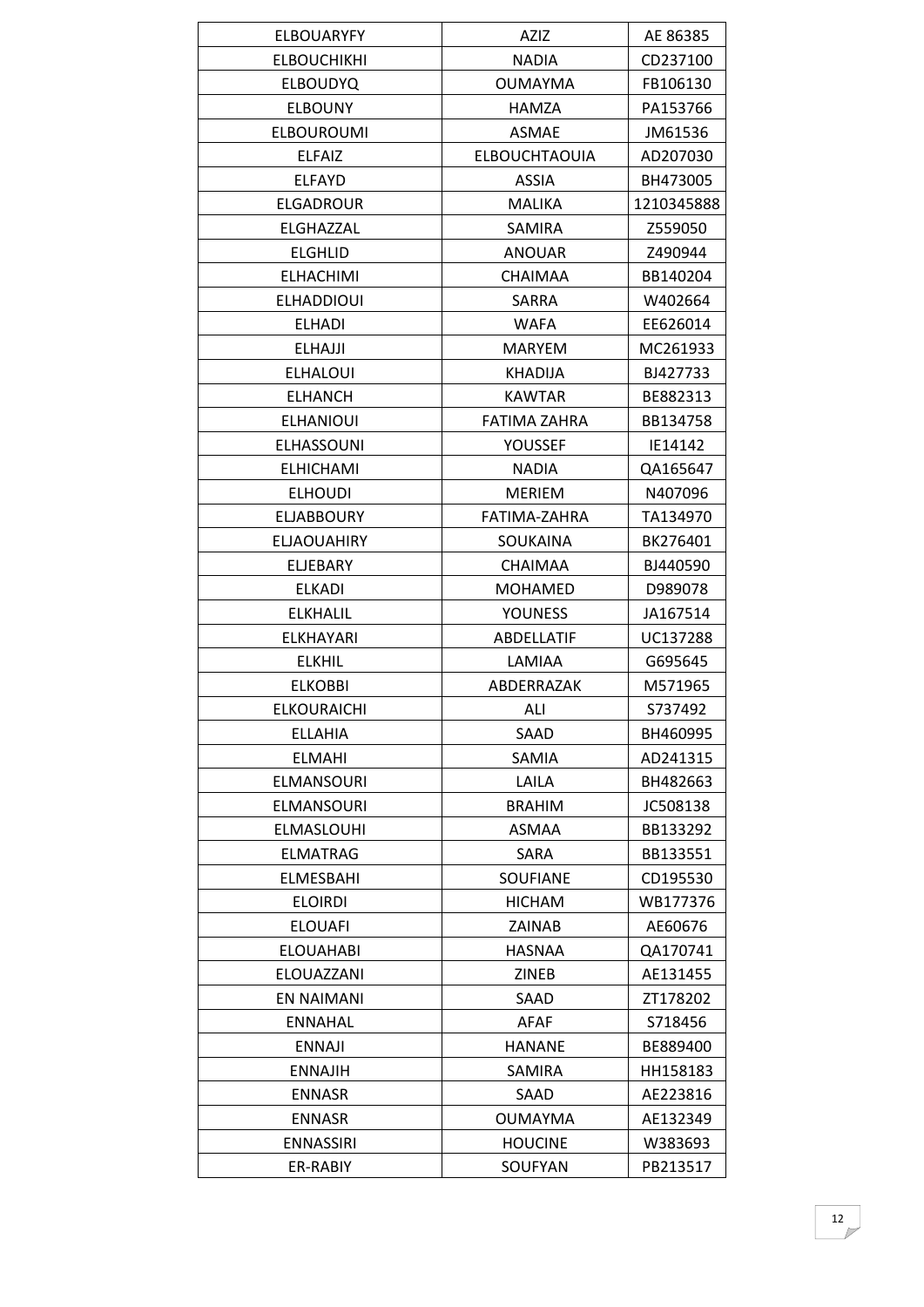| ER-ROUCHANI        | <b>HANANE</b>       | IA142789       |
|--------------------|---------------------|----------------|
| <b>EROUDANI</b>    | <b>CHAIMAE</b>      | GM173565       |
| <b>EROUH</b>       | <b>JAMILA</b>       | EE776932       |
| ERRABBANI          | <b>ABDELLATIF</b>   | Z552533        |
| <b>ERRACHED</b>    | <b>RABAB</b>        | MC269710       |
| <b>ERRACHIDI</b>   | <b>IKRAM</b>        | AE143526       |
| ERRAJI             | MERIEM              | OD47146        |
| ERRAKI             | <b>AYOUB</b>        | JE280669       |
| ERRAMI             | <b>MAROUA</b>       | WB177653       |
| ERRAMI             | RACHID              | <b>TK22830</b> |
| ERRAYA             | <b>AYYOUB</b>       | JT23304        |
| <b>ERRAZQI</b>     | SARA                | AA63817        |
| <b>ERROUGUY</b>    | <b>KHADIJA</b>      | MC262848       |
| <b>ES-SAFI</b>     | <b>MALAK</b>        | EE728977       |
| ES-SALEHY          | LAHCEN              | JE291910       |
| ES-SALIM           | <b>HAMZA</b>        | EE735850       |
| <b>ES-SARI</b>     | <b>KARIMA</b>       | Q320188        |
| <b>ESSABAAI</b>    | ZINEB               | BK638999       |
| ESSAKI             | <b>AHMED</b>        | WB162263       |
| <b>ESSGUIRI</b>    | <b>NABIL</b>        | CD206138       |
| ET-TAMAMI          | <b>ICHRAQ</b>       | Q313502        |
| <b>ETTABOUTI</b>   | <b>NISRINE</b>      | BE854877       |
| <b>ETTAGANY</b>    | YOUSSEF             | JT44493        |
| <b>EWAGUE</b>      | <b>FATIMA ZAHRA</b> | JD63495        |
| <b>EZZAHIR</b>     | ASMA                | BK636074       |
| <b>FADEL</b>       | SARA                | AE231011       |
| <b>FADIL</b>       | <b>NADIA</b>        | BL129314       |
| <b>FAHLANE</b>     | CHAYMAA             | BK607453       |
| <b>FAIT</b>        | <b>OMAR</b>         | BB132707       |
| <b>FAIZ</b>        | LAHCEN              | P317053        |
| <b>FAKHOUR</b>     | <b>JIHANE</b>       | BJ430883       |
| <b>FAKHRI</b>      | AMINA               | GJ33897        |
| <b>FAKIR</b>       | SALAH-EDDINE        | WB170293       |
| <b>FANIDI</b>      | SOUKAINA            | MD2493         |
| <b>FARID</b>       | <b>NORA</b>         | BE882065       |
| <b>FAROUK</b>      | <b>SOUFIA</b>       | W392887        |
| <b>FARRAKH</b>     | <b>ZINEB</b>        | BB112258       |
| FATHI              | <b>CHAIMAE</b>      | BK298729       |
| <b>FATIHA</b>      | <b>ELHAJJI</b>      | PB222112       |
| FAWZI              | <b>DRISS</b>        | BL101309       |
| <b>FENNICHE</b>    | SALMA               | AA47461        |
| FERDAWSE           | <b>NACIRI</b>       | BL141084       |
| <b>FERNANE</b>     | FATIMA EZZAHRA      | BK297035       |
| <b>FETTAH</b>      | MOHAMMED            | H751547        |
| FEZZA              | <b>NADA</b>         | CB298643       |
| <b>FIAH-MTIOUI</b> | YOUSSRA             | CD272592       |
| <b>FIGUIGUI</b>    | KARIMA              | IA159661       |
| <b>FRIDI</b>       | YASSINE             | Q323063        |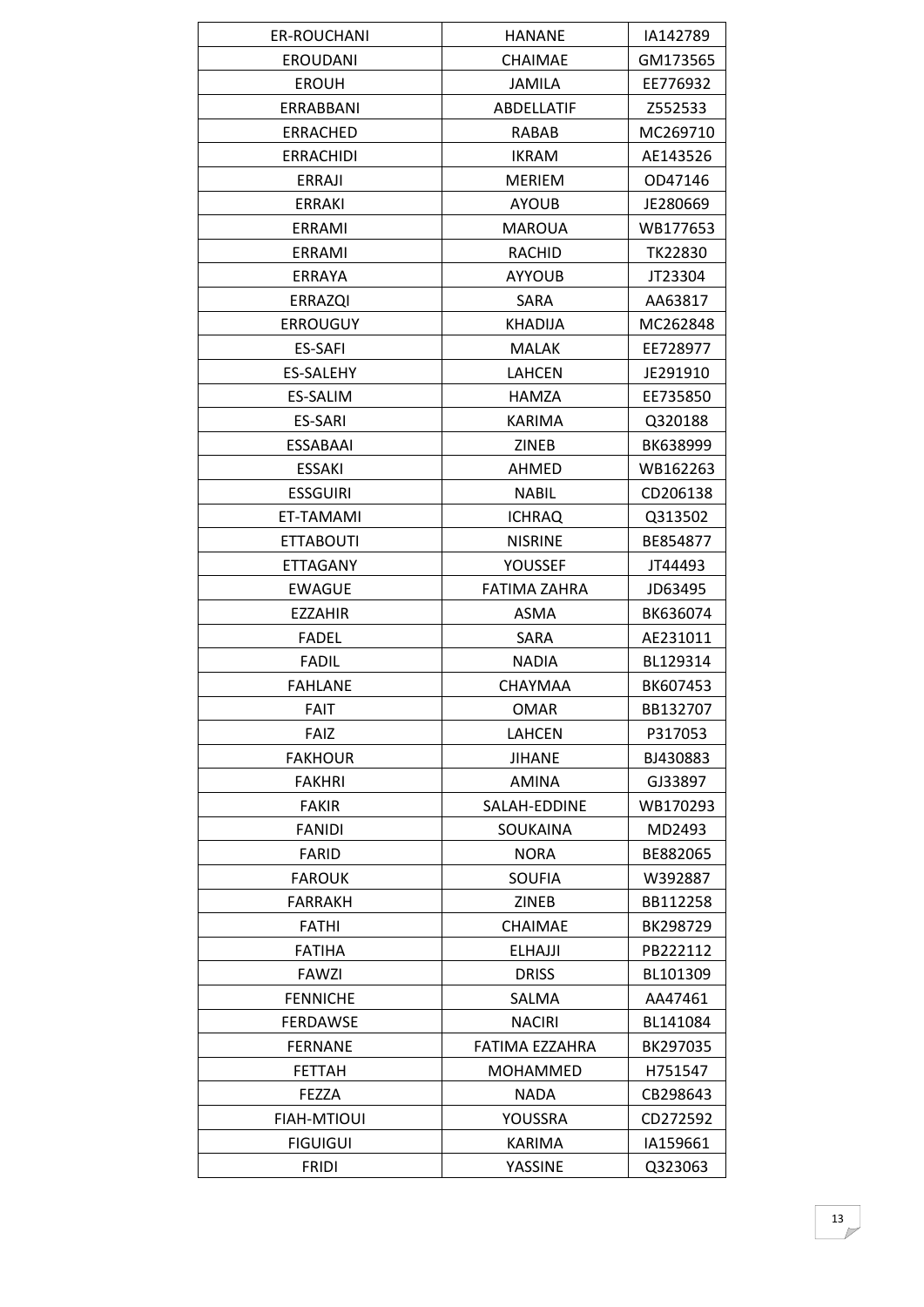| GALBAHI<br>SALMA<br>HH164539<br><b>HASSAN</b><br>JH29213<br><b>GARAGE</b><br><b>GARDOUL</b><br><b>MOUHCINE</b><br>AE97420<br><b>GHABAT</b><br>ASMAA<br>BJ432667<br><b>KAOUTAR</b><br>LB155142<br><b>GHAFIKI</b><br><b>GHAICHAT</b><br><b>SARA</b><br>T269951<br><b>GHARMILI SEFRIOUI</b><br><b>MOHAMMED ILIAS</b><br>CD470044<br><b>GHAYBE</b><br><b>OUAFA</b><br>M544617<br><b>GHAZALI</b><br><b>FOUAD</b><br>WA226725<br><b>GHILAN</b><br>ABDELLATIF<br>HH61781<br><b>GHLAGHOUL</b><br><b>YACINE</b><br>BK606585<br><b>GHORAFI</b><br><b>AMINE</b><br>BL87729<br><b>GHRIBI</b><br><b>MARWANE</b><br>WB164820<br><b>GNAOUI</b><br>BK638140<br><b>MERIEM</b><br><b>GOULI</b><br>YASSINE<br>AE112971<br><b>GOUMGHARI</b><br>ZINEB<br>EE771010<br><b>GOUMRI</b><br><b>SARA</b><br>WA226089 |
|------------------------------------------------------------------------------------------------------------------------------------------------------------------------------------------------------------------------------------------------------------------------------------------------------------------------------------------------------------------------------------------------------------------------------------------------------------------------------------------------------------------------------------------------------------------------------------------------------------------------------------------------------------------------------------------------------------------------------------------------------------------------------------------|
|                                                                                                                                                                                                                                                                                                                                                                                                                                                                                                                                                                                                                                                                                                                                                                                          |
|                                                                                                                                                                                                                                                                                                                                                                                                                                                                                                                                                                                                                                                                                                                                                                                          |
|                                                                                                                                                                                                                                                                                                                                                                                                                                                                                                                                                                                                                                                                                                                                                                                          |
|                                                                                                                                                                                                                                                                                                                                                                                                                                                                                                                                                                                                                                                                                                                                                                                          |
|                                                                                                                                                                                                                                                                                                                                                                                                                                                                                                                                                                                                                                                                                                                                                                                          |
|                                                                                                                                                                                                                                                                                                                                                                                                                                                                                                                                                                                                                                                                                                                                                                                          |
|                                                                                                                                                                                                                                                                                                                                                                                                                                                                                                                                                                                                                                                                                                                                                                                          |
|                                                                                                                                                                                                                                                                                                                                                                                                                                                                                                                                                                                                                                                                                                                                                                                          |
|                                                                                                                                                                                                                                                                                                                                                                                                                                                                                                                                                                                                                                                                                                                                                                                          |
|                                                                                                                                                                                                                                                                                                                                                                                                                                                                                                                                                                                                                                                                                                                                                                                          |
|                                                                                                                                                                                                                                                                                                                                                                                                                                                                                                                                                                                                                                                                                                                                                                                          |
|                                                                                                                                                                                                                                                                                                                                                                                                                                                                                                                                                                                                                                                                                                                                                                                          |
|                                                                                                                                                                                                                                                                                                                                                                                                                                                                                                                                                                                                                                                                                                                                                                                          |
|                                                                                                                                                                                                                                                                                                                                                                                                                                                                                                                                                                                                                                                                                                                                                                                          |
|                                                                                                                                                                                                                                                                                                                                                                                                                                                                                                                                                                                                                                                                                                                                                                                          |
|                                                                                                                                                                                                                                                                                                                                                                                                                                                                                                                                                                                                                                                                                                                                                                                          |
|                                                                                                                                                                                                                                                                                                                                                                                                                                                                                                                                                                                                                                                                                                                                                                                          |
| <b>GOURICH</b><br>AMAN ALLAH<br>D747018                                                                                                                                                                                                                                                                                                                                                                                                                                                                                                                                                                                                                                                                                                                                                  |
| <b>GOZMIR</b><br><b>IMANE</b><br>M551859                                                                                                                                                                                                                                                                                                                                                                                                                                                                                                                                                                                                                                                                                                                                                 |
| <b>GUENDOUZI</b><br>ABDELMAJID<br>BB125569                                                                                                                                                                                                                                                                                                                                                                                                                                                                                                                                                                                                                                                                                                                                               |
| <b>GUERJAWI</b><br><b>KARIM</b><br>BK621462                                                                                                                                                                                                                                                                                                                                                                                                                                                                                                                                                                                                                                                                                                                                              |
| <b>GUERROUJ</b><br><b>NABIA</b><br>FC54393                                                                                                                                                                                                                                                                                                                                                                                                                                                                                                                                                                                                                                                                                                                                               |
| <b>NAJAT</b><br><b>GUIOUAZ</b><br>JE286371                                                                                                                                                                                                                                                                                                                                                                                                                                                                                                                                                                                                                                                                                                                                               |
| <b>NOUHAILA</b><br><b>HABBAD</b><br>AA68031                                                                                                                                                                                                                                                                                                                                                                                                                                                                                                                                                                                                                                                                                                                                              |
| BH582761<br><b>HABBADI</b><br>SAID                                                                                                                                                                                                                                                                                                                                                                                                                                                                                                                                                                                                                                                                                                                                                       |
| <b>HABCHI</b><br><b>CHAIMAA</b><br>G680876                                                                                                                                                                                                                                                                                                                                                                                                                                                                                                                                                                                                                                                                                                                                               |
| <b>HACHMANE</b><br>SOUKAINA<br>BB75227                                                                                                                                                                                                                                                                                                                                                                                                                                                                                                                                                                                                                                                                                                                                                   |
| YOUSSEF<br>D793458<br>HADDADI                                                                                                                                                                                                                                                                                                                                                                                                                                                                                                                                                                                                                                                                                                                                                            |
| G663874<br><b>HADDAOUI</b><br>ABDERRAHMAN                                                                                                                                                                                                                                                                                                                                                                                                                                                                                                                                                                                                                                                                                                                                                |
| HADIRI<br>YASSINE<br>HH151512                                                                                                                                                                                                                                                                                                                                                                                                                                                                                                                                                                                                                                                                                                                                                            |
| <b>HADRI</b><br><b>ZINEB</b><br>BH475142                                                                                                                                                                                                                                                                                                                                                                                                                                                                                                                                                                                                                                                                                                                                                 |
| <b>HAFIF</b><br>ANASS<br>BE877425                                                                                                                                                                                                                                                                                                                                                                                                                                                                                                                                                                                                                                                                                                                                                        |
| LAILA<br><b>HAIMOUD</b><br>GK130514                                                                                                                                                                                                                                                                                                                                                                                                                                                                                                                                                                                                                                                                                                                                                      |
| <b>TABITI</b><br>W403822<br>HAJAR                                                                                                                                                                                                                                                                                                                                                                                                                                                                                                                                                                                                                                                                                                                                                        |
| <b>AHMED RIDA</b><br><b>HAJJAMI</b><br>U184109                                                                                                                                                                                                                                                                                                                                                                                                                                                                                                                                                                                                                                                                                                                                           |
| IC110965<br>HAKKI<br><b>FAISSAL</b>                                                                                                                                                                                                                                                                                                                                                                                                                                                                                                                                                                                                                                                                                                                                                      |
| <b>IBTISSAM</b><br>HAKKI<br>X382803                                                                                                                                                                                                                                                                                                                                                                                                                                                                                                                                                                                                                                                                                                                                                      |
| <b>HALOUANI</b><br>YASSINE<br>DA78672                                                                                                                                                                                                                                                                                                                                                                                                                                                                                                                                                                                                                                                                                                                                                    |
| HAMAMA<br><b>AYOUB</b><br>AA63125                                                                                                                                                                                                                                                                                                                                                                                                                                                                                                                                                                                                                                                                                                                                                        |
| <b>HAMAMME</b><br>AHMED<br>AE36879                                                                                                                                                                                                                                                                                                                                                                                                                                                                                                                                                                                                                                                                                                                                                       |
| <b>ZINEB</b><br>BH478405<br><b>HAMDI</b>                                                                                                                                                                                                                                                                                                                                                                                                                                                                                                                                                                                                                                                                                                                                                 |
| HAMDINOU<br>SAMIRA<br>AE162620                                                                                                                                                                                                                                                                                                                                                                                                                                                                                                                                                                                                                                                                                                                                                           |
| ABDELGHAFOUR<br>MC248762<br><b>HAMDOUNE</b>                                                                                                                                                                                                                                                                                                                                                                                                                                                                                                                                                                                                                                                                                                                                              |
| UA105747<br><b>HAMID</b><br><b>SAFAA</b>                                                                                                                                                                                                                                                                                                                                                                                                                                                                                                                                                                                                                                                                                                                                                 |
| <b>HAMINE</b><br>HAJAR<br>BH475623                                                                                                                                                                                                                                                                                                                                                                                                                                                                                                                                                                                                                                                                                                                                                       |
| HAMMI<br><b>IKRAM</b><br>BK610676                                                                                                                                                                                                                                                                                                                                                                                                                                                                                                                                                                                                                                                                                                                                                        |
| <b>HAMOUDDI</b><br><b>SABRINE</b><br>LE20974                                                                                                                                                                                                                                                                                                                                                                                                                                                                                                                                                                                                                                                                                                                                             |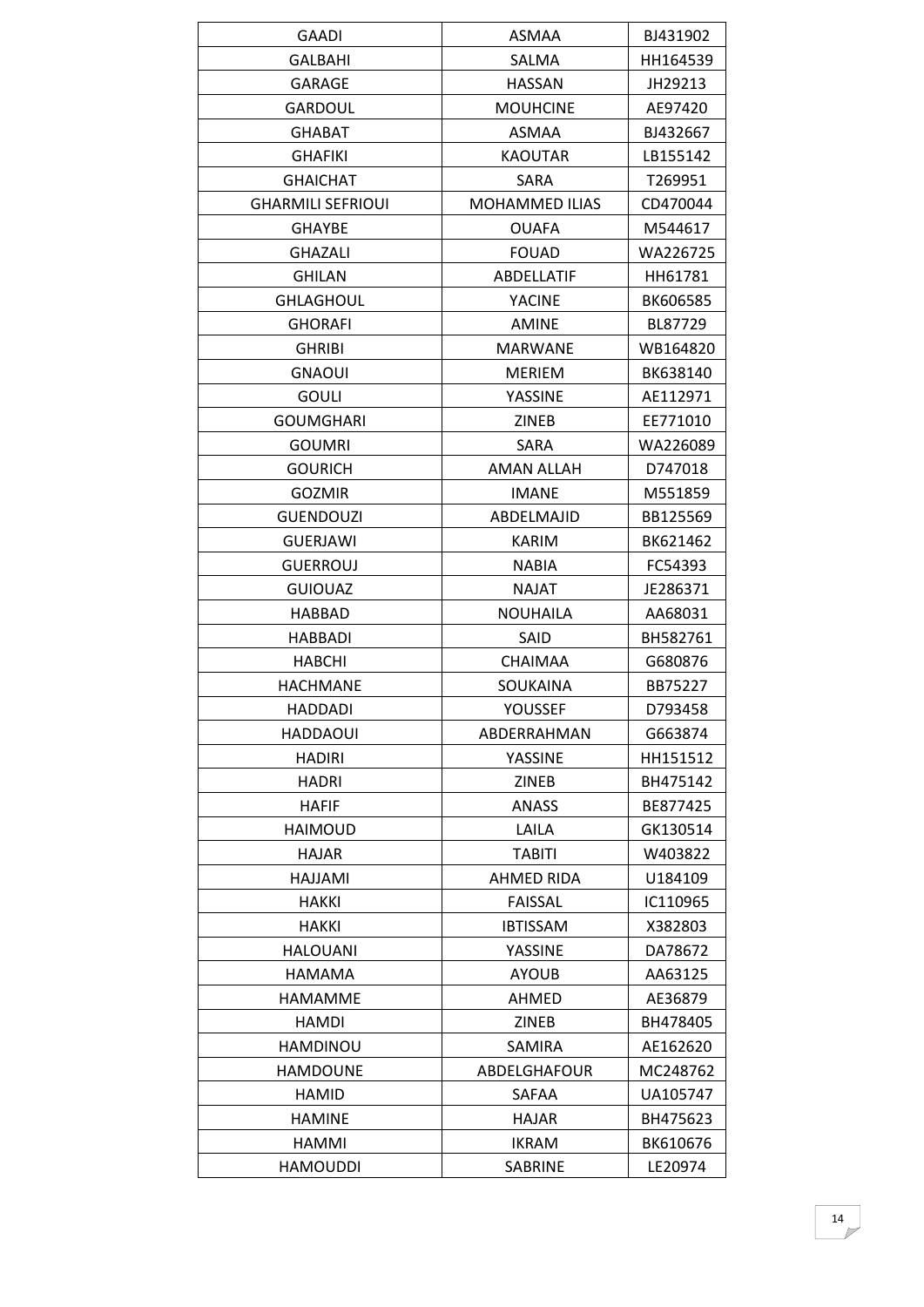| <b>HANFAOUI</b>  | <b>OUMAIMA</b>    | Q310745   |
|------------------|-------------------|-----------|
| <b>HANNIOUI</b>  | FATIMA EZZAHRA    | ID57714   |
| <b>HANYNY</b>    | ABDERRAHIM        | JT62087   |
| HAOUTA           | KHAOULA           | BH477051  |
| <b>HAOUZI</b>    | <b>IMANE</b>      | BB132703  |
| <b>HARAKAT</b>   | <b>EL HASSAN</b>  | BK389040  |
| HARCHE           | <b>HAJAR</b>      | Q311485   |
| <b>HARDANE</b>   | SOUKAINA          | BM21640   |
| <b>HARKAT</b>    | <b>CHAYMAA</b>    | EE619242  |
| <b>HARRAB</b>    | SOUMAYA           | Q322000   |
| <b>HARRAMA</b>   | <b>DOUNIA</b>     | GB230923  |
| HARTI            | <b>SIHAM</b>      | WB156364  |
| <b>HASSANE</b>   | <b>IMANE</b>      | HA187120  |
| <b>HASSANI</b>   | SOUMIA            | QB28066   |
| <b>HASSANI</b>   | ALI               | Z481151   |
| <b>HASSBAOUI</b> | <b>DOUNIA</b>     | M570612   |
| <b>HATIMI</b>    | <b>MOHAMED</b>    | WA119895  |
| <b>HAYANE</b>    | LAMYAE            | BK631791  |
| <b>HEDDAD</b>    | <b>HAYAT</b>      | BL60353   |
| <b>HEMLALI</b>   | <b>MOUHSSINE</b>  | M557494   |
| <b>HFAT</b>      | <b>SOUSKAI</b>    | W383865   |
| <b>HIDAR</b>     | <b>HAFSA</b>      | WB175357  |
| HIDARA           | <b>BADREDDINE</b> | BL123451  |
| <b>HIKMAT</b>    | <b>HOUMADI</b>    | C018705Q  |
| <b>HILAL</b>     | SOUKAINA          | AE138178  |
| <b>HILALI</b>    | KARIMA            | D741431   |
| <b>HILIA</b>     | <b>BASMA</b>      | G690200   |
| HIMI             | <b>IBTISSAM</b>   | BJ424032  |
| <b>HIRCHI</b>    | KHAOULA           | CD318542  |
| HIZMI            | <b>BOUCHAIB</b>   | M567389   |
| <b>HLAL</b>      | <b>MOHAMMED</b>   | BL131906  |
| <b>HLALI</b>     | <b>IQBAL</b>      | AE184637  |
| <b>HMOUCH</b>    | <b>HIND</b>       | WA236489  |
| <b>HMYENE</b>    | ABDERRAHMANE      | EE525347  |
| <b>HOUASLI</b>   | <b>ANOUAR</b>     | ZT201544  |
| <b>HOUMMAS</b>   | <b>OUSSAMA</b>    | 171529399 |
| <b>HRAIB</b>     | SARA              | BB102363  |
| <b>HSICI</b>     | KHADIJA           | BB149282  |
| <b>IBARARH</b>   | SALMA             | BJ442631  |
| <b>IBOURK</b>    | ASMAA             | BJ418585  |
| <b>ICHENNARN</b> | <b>IMANE</b>      | D948821   |
| <b>IDAANI</b>    | <b>SAMIRA</b>     | AD240455  |
| <b>IDBOUSTTA</b> | SAMIRA            | G696682   |
| <b>IDIKEN</b>    | <b>MOHAMED</b>    | BK610123  |
| <b>IDRAMI</b>    | <b>FAYSSALE</b>   | JE293529  |
| <b>IGMOULLAN</b> | <b>MERYEM</b>     | JB481106  |
| <b>IHITASSEN</b> | <b>HICHAM</b>     | IC64423   |
| IKS              | <b>MOHAMED</b>    | J440280   |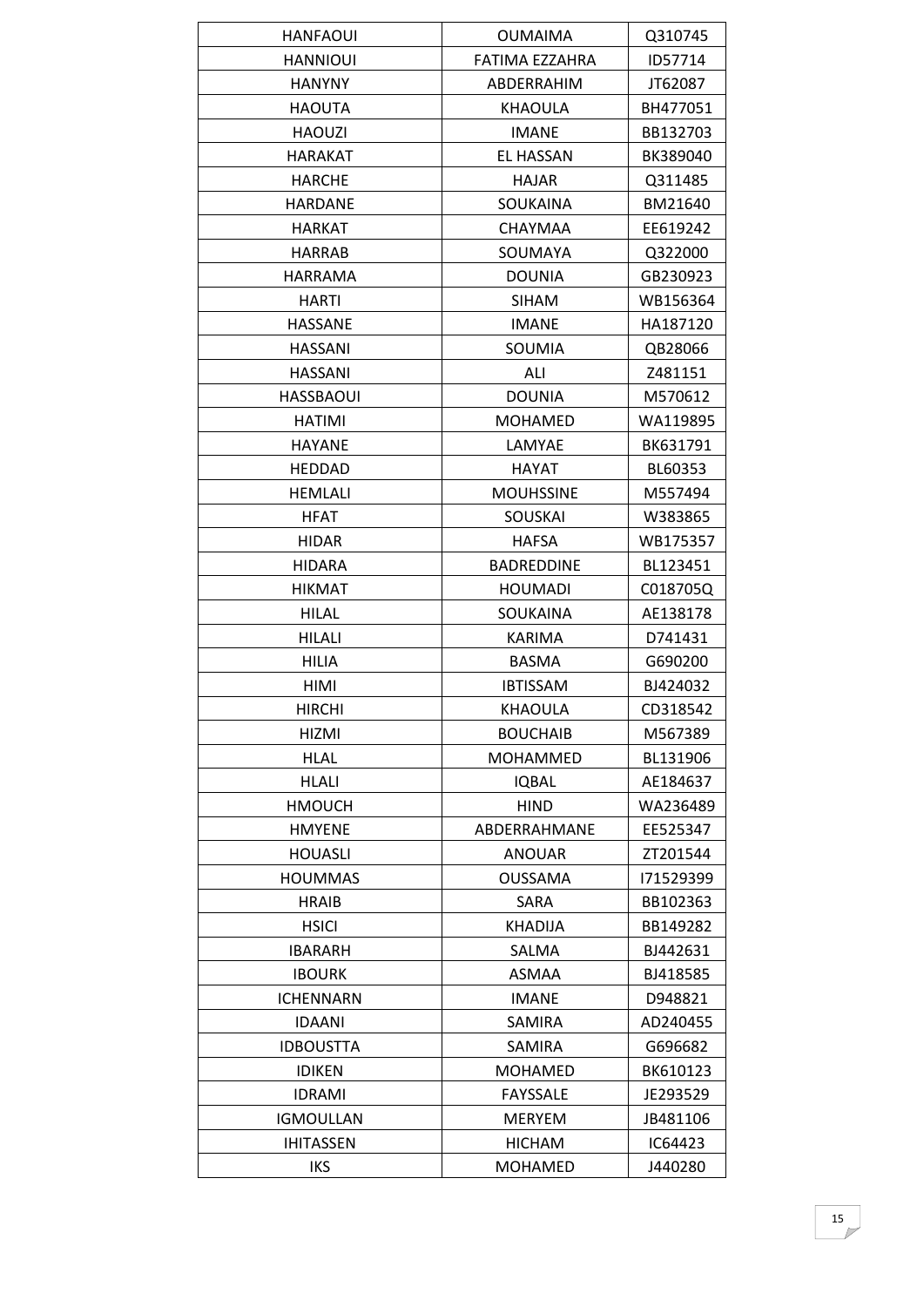| <b>IMGIRNE</b>          | <b>AYOUB</b>        | BH480228   |
|-------------------------|---------------------|------------|
| <b>IMSGOUROUNE</b>      | <b>MARIEM</b>       | BH478653   |
| <b>IRRAFIA</b>          | <b>NAIMA</b>        | BJ432516   |
| <b>ISLAH</b>            | ANAS                | EE740140   |
| <b>ISMAILI IDRISSI</b>  | <b>FADWA</b>        | AE114301   |
| <b>IZEM</b>             | <b>TOURIA</b>       | JH13773    |
| <b>JAAFRI</b>           | <b>IKRAM</b>        | QB28045    |
| <b>JAARANY</b>          | ZAKARIA             | BJ433237   |
| <b>JABBERI</b>          | <b>SAMIR</b>        | 9498880    |
| <b>JAFFAL</b>           | <b>ADIL</b>         | M560706    |
| <b>JALAL</b>            | <b>ILYASSE</b>      | IA147341   |
| <b>JAMAA</b>            | <b>AMINE</b>        | W383844    |
| <b>JAMMAT</b>           | <b>LOUBNA</b>       | EE608596   |
| <b>JAOUAD</b>           | <b>LOUBNA</b>       | EE770308   |
| <b>JAOUAD</b>           | <b>FATIMA ZAHRA</b> | BE883280   |
| JAZI                    | <b>CHAIMAA</b>      | Q286425    |
| <b>JEAOUANI</b>         | <b>SIHAM</b>        | M572062    |
| <b>JEDDDAB</b>          | <b>HAFIDA</b>       | 1412291078 |
| JEDDI                   | <b>MOHAMED</b>      | JK24564    |
| <b>JEFFANE</b>          | SABRINE             | BK632807   |
| JENNANE                 | <b>NISRINE</b>      | AD239050   |
| <b>JERAIDI</b>          | <b>JIHANE</b>       | T238461    |
| JMILI                   | SALIMA              | BB109611   |
| <b>JOUHA</b>            | SARA                | CN17106    |
| KABA                    | <b>ODIA MAMADY</b>  | 1001100K   |
| <b>KABBOURI</b>         | FATIMA EZZAHRA      | QB28042    |
| <b>KABIL</b>            | HAJAR               | T265303    |
| KABLI                   | <b>IMANE</b>        | BJ435896   |
| KACHACH                 | FATIMAZAHRA         | BH470283   |
| <b>KADIR</b>            | EL MOSTAFA          | VM5376     |
| <b>KAKA KIARI KAIRO</b> | <b>BINTOU</b>       | U000749B   |
| <b>KAMIDI</b>           | <b>ASMA</b>         | JB474324   |
| KANAN                   | AFAF                | BK522011   |
| <b>KANDOUSSI</b>        | SARAH               | BK387882   |
| <b>KAOTARA</b>          | YOUSSEF             | J476310    |
| <b>KARAMAT</b>          | <b>MOUNA</b>        | BK621874   |
| <b>KARDOUDI</b>         | <b>ILHAME</b>       | BB120910   |
| KARIM                   | KHADIJA             | JA167988   |
| <b>KARIM</b>            | <b>JAMILA</b>       | HH4205     |
| KARYM                   | ABDESSALAM          | PA144705   |
| <b>KASSAL</b>           | YASSMINE            | G682578    |
| KASSI                   | <b>HABIBA</b>       | WA228739   |
| KASSIMI                 | YOUSSEF             | U184293    |
| KASSIMI                 | <b>HIND</b>         | BK519088   |
| <b>KAZA</b>             | <b>MUSTAFA</b>      | IB216428   |
| <b>KBIBCHI</b>          | <b>NAJOUA</b>       | XA112972   |
| KENFAOUI                | <b>JIHANE</b>       | CD599601   |
|                         |                     |            |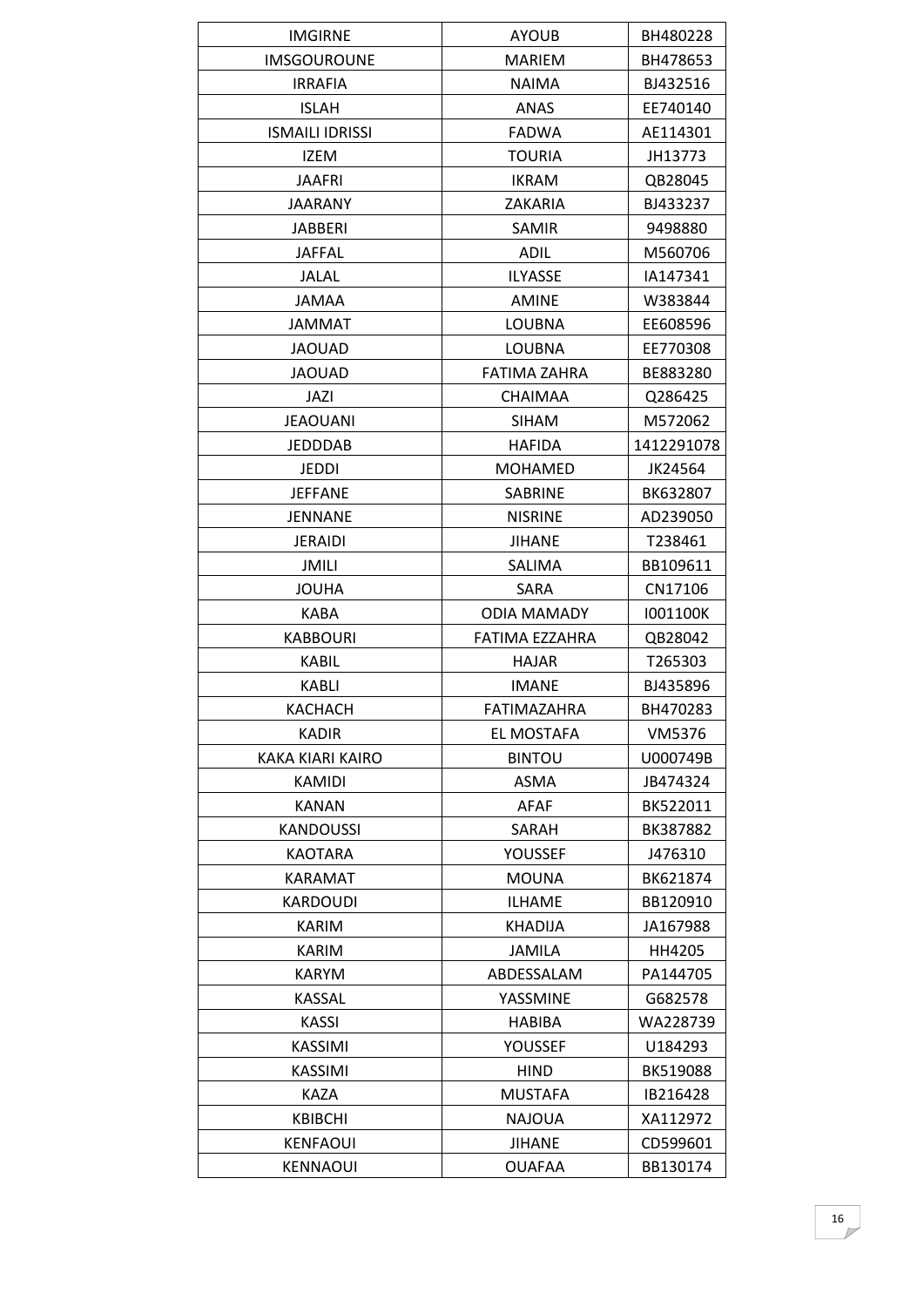| <b>KERKOURI</b>  | SARA                 | F438676  |
|------------------|----------------------|----------|
| <b>KHACHAN</b>   | <b>HASSAN</b>        | WB177808 |
| <b>KHADIRI</b>   | <b>AMINE</b>         | 1703282  |
| <b>KHADROUNE</b> | <b>ANASS</b>         | CD225029 |
| <b>KHAIF</b>     | <b>AMINA</b>         | BJ437180 |
| <b>KHAIRY</b>    | SALWA                | M555090  |
| <b>KHALDI</b>    | YOUSSEF              | AA53980  |
| <b>KHALID</b>    | SAID                 | JE280419 |
| <b>KHALLOUK</b>  | SARA                 | L571445  |
| <b>KHANOUFI</b>  | <b>AICHA</b>         | BJ411838 |
| <b>KHANOUSSI</b> | <b>MERYEM</b>        | BH456613 |
| <b>KHARBACH</b>  | <b>MERYEM</b>        | CB273943 |
| <b>KHAZAZE</b>   | <b>IMAN</b>          | EE741425 |
| <b>KHDILI</b>    | ABDELAZIZ            | PA148874 |
| KHEBBAZ          | <b>HOUDA</b>         | AA41544  |
| <b>KHOUIDER</b>  | <b>KHAOULA</b>       | CD552033 |
| <b>KHOUMRI</b>   | YASMINE              | JB483962 |
| KIHEL            | <b>AYYOUB</b>        | HA192197 |
| <b>KOALA</b>     | MOUNIRATOU           | A2070696 |
| <b>KODAD</b>     | <b>ASMAE</b>         | F442383  |
| <b>KORCHI</b>    | <b>FERDAOUS</b>      | U180868  |
| <b>KORIDISS</b>  | SAID                 | CB257529 |
| <b>KOUALI</b>    | ABDELHAK             | SJ27497  |
| KOUAM            | <b>RAJAE</b>         | BB149111 |
| <b>KOUZAZ</b>    | <b>FATIMA</b>        | IB174790 |
| <b>KSAIM</b>     | <b>MOHAMED</b>       | WA188301 |
| <b>KSIKAS</b>    | SARA                 | BB123832 |
| LAABIDALLA       | RAJAA                | BE851632 |
| LAADOUZA         | <b>HAMZA</b>         | IC103184 |
| LAAMIMI          | AMJAD                | D992345  |
| LAAROUCH         | <b>IMANE</b>         | AE138360 |
| LAAROUS          | <b>KHAOULA</b>       | BK392152 |
| LAAROUSSI        | <b>MERIEM</b>        | K471174  |
| LAAROUSSI        | ABDELHAKIM           | Z542277  |
| LAATOUB          | ZINEB                | AA53732  |
| LAAYADI          | <b>HOUSSAM</b>       | CD262472 |
| LAAZAAZIA        | <b>OUMAIMA</b>       | AE181514 |
| LABIED           | SANAA                | XA95050  |
| LABRID           | <b>TAHAR</b>         | H 511901 |
| LABRIDI          | HAMZA                | BK625649 |
| <b>LACHGUER</b>  | <b>HASSNAE</b>       | AE180823 |
| LACHHAB          | <b>DOUAE</b>         | CD317336 |
| LACHKER          | LAMYAE               | AA43180  |
| LAFRAKH          | ALI                  | PB101007 |
| LAGAZOULI        | <b>FATIMA ZOHRAE</b> | CD621723 |
| LAGHMAM          | <b>NAOUAL</b>        | Z543930  |
| LAGHRISSI        | REDA                 | HH3332   |
| LAGRINI          | SAIDA                | AE110919 |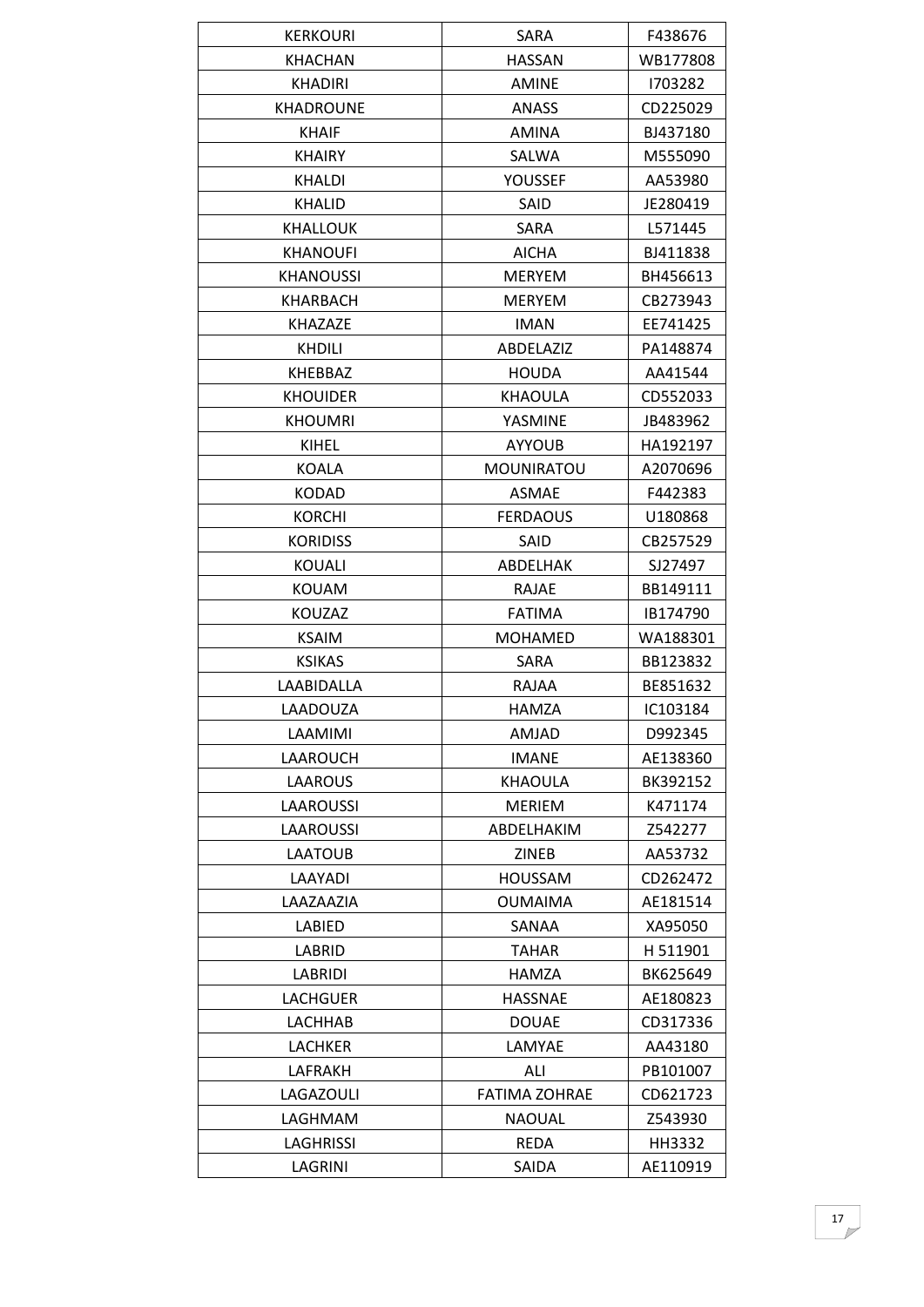| LAHBABI          | <b>HASNAE</b>       | IE25708  |
|------------------|---------------------|----------|
| LAHLALI          | <b>ANASS</b>        | M544084  |
| LAHLOU           | ABDELKRIM           | HH163039 |
| LAHLOU           | SALIMA              | AE230111 |
| LAHMINI          | <b>IMANE</b>        | EE770938 |
| <b>LAHSAKI</b>   | <b>MOHAMED</b>      | ID39064  |
| <b>LAHSINE</b>   | <b>IMANE</b>        | BL136593 |
| LAIDY            | <b>FATIMA ZAHRA</b> | BE881079 |
| LAISSAOUI        | <b>GHIZLANE</b>     | HH164203 |
| LAKHAL           | <b>IMANE</b>        | CD586252 |
| <b>LAKHLIFI</b>  | <b>IMAN</b>         | BB146486 |
| LAKRAA           | <b>KHADIJA</b>      | CD607757 |
| LAKRIM           | SAID                | AD193420 |
| LAMDAK           | <b>MERYEM</b>       | G633764  |
| LAMHAMDI         | <b>BRAHIM</b>       | AD232422 |
| LAMNOUNI         | <b>IMANE</b>        | A745017  |
| LAMOUR           | <b>MOHAMED</b>      | JF49933  |
| LAMRINI          | <b>YOUNES</b>       | CN20182  |
| <b>LANOUARI</b>  | <b>CHAIMAA</b>      | W401528  |
| LAOAJ            | SANAE               | M581165  |
| <b>LAOUIBI</b>   | <b>ILHAM</b>        | Q320251  |
| LAOUZ            | <b>SAIDA</b>        | EE596446 |
| LARAB            | <b>OUMAIMA</b>      | BL138225 |
| LARAKI           | HIBA                | BE881718 |
| LARYACHE         | YASSINE             | JT65643  |
| <b>LASBATI</b>   | <b>AYOUB</b>        | TA138346 |
| LASFAR           | <b>JIHANE</b>       | AE86260  |
| <b>LBOUHMADI</b> | YOUNES              | WA219139 |
| LEFRAYAH         | <b>NADIA</b>        | M575553  |
| LHANAFI          | <b>BTISSAM</b>      | 1675668  |
| LIBRAHIMI        | <b>HAMID</b>        | PB300964 |
| <b>LIZDIHAR</b>  | AHLAM               | JA164165 |
| LOTFI            | <b>ZINEB</b>        | GA197714 |
| LOTFI            | <b>SOUKAINA</b>     | 1695315  |
| LOUAH            | FATIMA ZAHRA        | BK284763 |
| <b>LOUGAY</b>    | ABDELWADOUD         | EB164568 |
| LOUIMINA         | <b>ILYAS</b>        | AA67203  |
| <b>LOUIMINE</b>  | <b>MOHSSINE</b>     | AE149446 |
| LOUMOUH          | <b>KAWTAR</b>       | BK627774 |
| <b>LOUTFI</b>    | <b>AYOUB</b>        | AE87533  |
| MAACHOU          | HAMZA               | BJ430498 |
| <b>MAADANI</b>   | <b>NADA</b>         | EE585783 |
| MAAGHLOUD        | FATIMA EZZAHRA      | BL137576 |
| MAALOUM          | <b>HICHAM</b>       | EE524498 |
| <b>MAAROUF</b>   | ASSIA               | BH477192 |
| MAAYLEFA         | <b>FATIMA</b>       | BH399949 |
| <b>MABROUK</b>   | FATIMA ZAHRA        | BE889266 |
| <b>MACHROUHI</b> | <b>MERYEM</b>       | BJ436399 |
|                  |                     |          |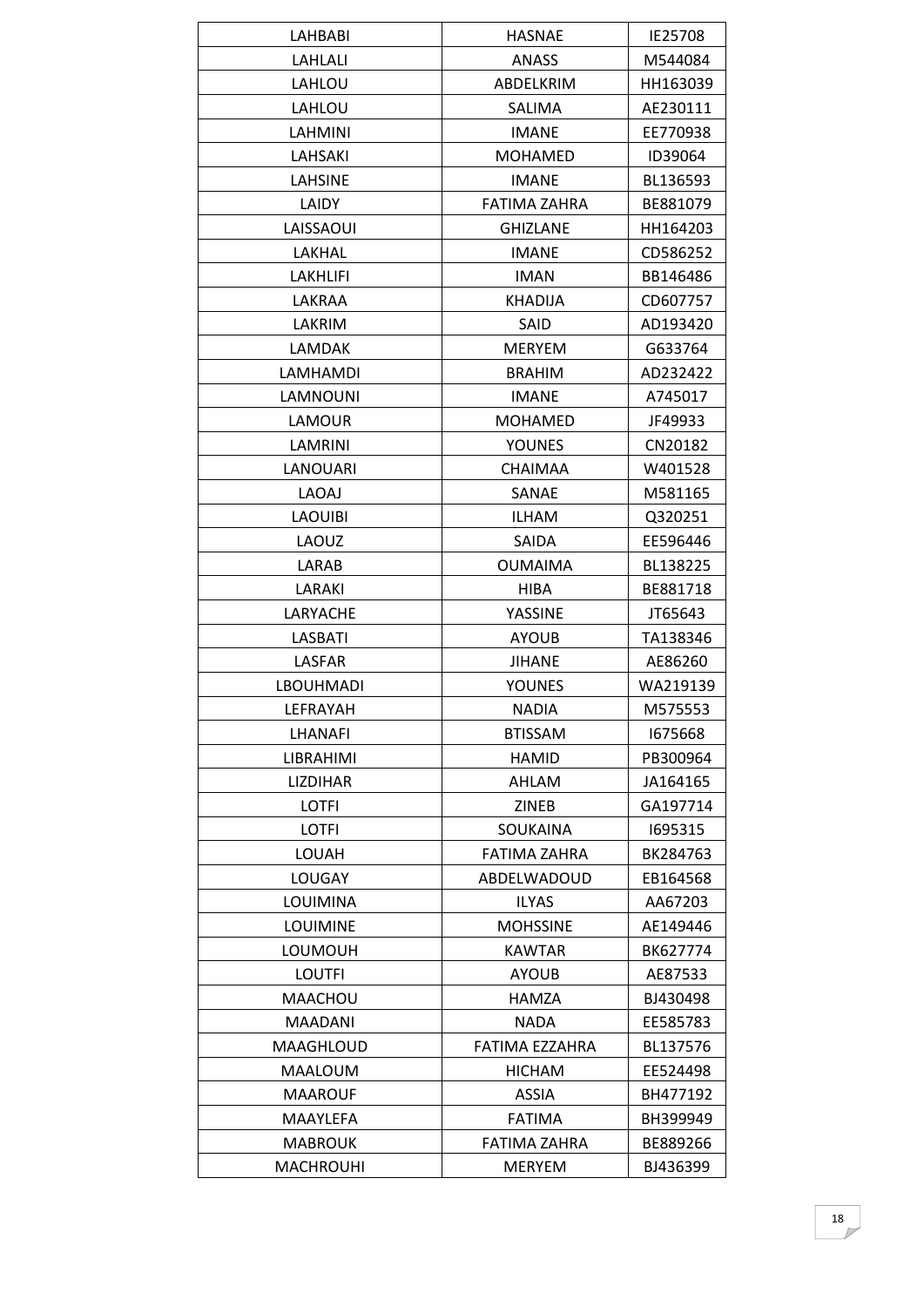| <b>MADICH</b>                    | FATIMA ZOHRA                   | DO10742              |
|----------------------------------|--------------------------------|----------------------|
| <b>MAHDAOUI</b>                  | LAILA                          | QA144151             |
| <b>MAHFOUD</b>                   | SANAA                          | WA201453             |
| <b>MAHFOUD</b>                   | <b>MARYEM</b>                  | BK289077             |
| <b>MAHFOUD</b>                   | <b>MOUAD</b>                   | WA205332             |
| <b>MAHLAOUI</b>                  | <b>DOHA</b>                    | EE729058             |
| MAHMAZ                           | <b>NIDAL</b>                   | TA133589             |
| <b>MAJDI</b>                     | YOUSSEF                        | WB158201             |
| <b>MAJID</b>                     | <b>OMAR</b>                    | BK281541             |
| <b>MAJIDI</b>                    | <b>RACHID</b>                  | MC248772             |
| <b>MAJYD</b>                     | SOUKAYNA                       | IE23826              |
| <b>MAKNOUN</b>                   | <b>AYOUB</b>                   | W377075              |
| <b>MALIHY</b>                    | <b>WAFAA</b>                   | BK611203             |
| <b>MANDILI</b>                   | <b>KHADIJA</b>                 | BB73398              |
| <b>MANSOUR</b>                   | <b>AZZEDDINE</b>               | MC266195             |
| <b>MANSOUR</b>                   | <b>IMANE</b>                   | A444567              |
| <b>MANSOURI</b>                  | <b>MARIAM</b>                  | AE136192             |
| <b>MAOUKIL</b>                   | FATIMA-EZZAHRA                 | V316459              |
| <b>MARDY</b>                     | YOUSSEF                        | BK615604             |
| <b>MARRA</b>                     | <b>KHADIJA</b>                 | JK19784              |
| <b>MASRAR</b>                    | <b>MOHAMED TAHA</b>            | BE884721             |
| <b>MASTOUR</b>                   | YASSINE                        | CD598467             |
| MAZA                             | <b>INTISSAR</b>                | Q321419              |
| <b>MAZZOUZ</b>                   | <b>ACHOURA</b>                 | X296717              |
| <b>MBARKI</b>                    | <b>INSAF</b>                   | AA55211              |
| <b>MEGHRANI</b>                  | <b>AIMAD</b>                   | PA142894             |
| <b>MEGUENOUNI</b>                | <b>OUMAIMA</b>                 | AA51712              |
| <b>MEHJOUBI</b>                  | HAMZA                          | <b>UD5288</b>        |
| <b>MEJDOUBI</b>                  | <b>ANOUAR</b>                  | GM149207             |
| <b>MELLOUKI</b>                  | <b>MARWA</b>                   | BK626872             |
| <b>MERCHOUD</b>                  | LOUBNA                         | SJ29553              |
| <b>MERRAS</b>                    | <b>MERYEM</b>                  | AE220885             |
| <b>MERZOUK</b>                   | SOUKAINA                       | JM54117              |
| <b>MESKI</b>                     | YASSINE                        | BK610721             |
| <b>MESSKINI</b>                  | <b>MOSTAFA</b>                 | CD189752             |
| <b>MEZZOURH</b>                  | JAMILA                         | JE262187             |
| <b>MHIDRA</b>                    | <b>OUMAYMA</b>                 | D933129              |
| <b>MIMOUNI</b>                   | <b>RIM</b>                     | AE104313             |
| <b>MISSAOUI</b>                  | <b>ZINEB</b>                   | W402973              |
| <b>MITACHE</b>                   | <b>MOHAMMED</b>                | CD623587             |
|                                  | FATIMA EZZAHRA                 |                      |
| <b>MJIDOU</b><br><b>MOBALIGH</b> |                                | 1710634              |
| <b>MOHIBILLAH</b>                | <b>MEREIM</b><br><b>KARIMA</b> | EE720849<br>BH589348 |
|                                  |                                |                      |
| <b>MOHSSINE</b>                  | ZINEB                          | WA224980             |
| <b>MOSLIH</b>                    | YUSSRA                         | IW812256             |
| <b>MOTAOUAKIL</b>                | SAFAE                          | AE172672             |
| <b>MOUAFIK</b>                   | <b>MOHAMED</b>                 | AD255996             |
| <b>MOUAKIL</b>                   | SARA                           | BH481132             |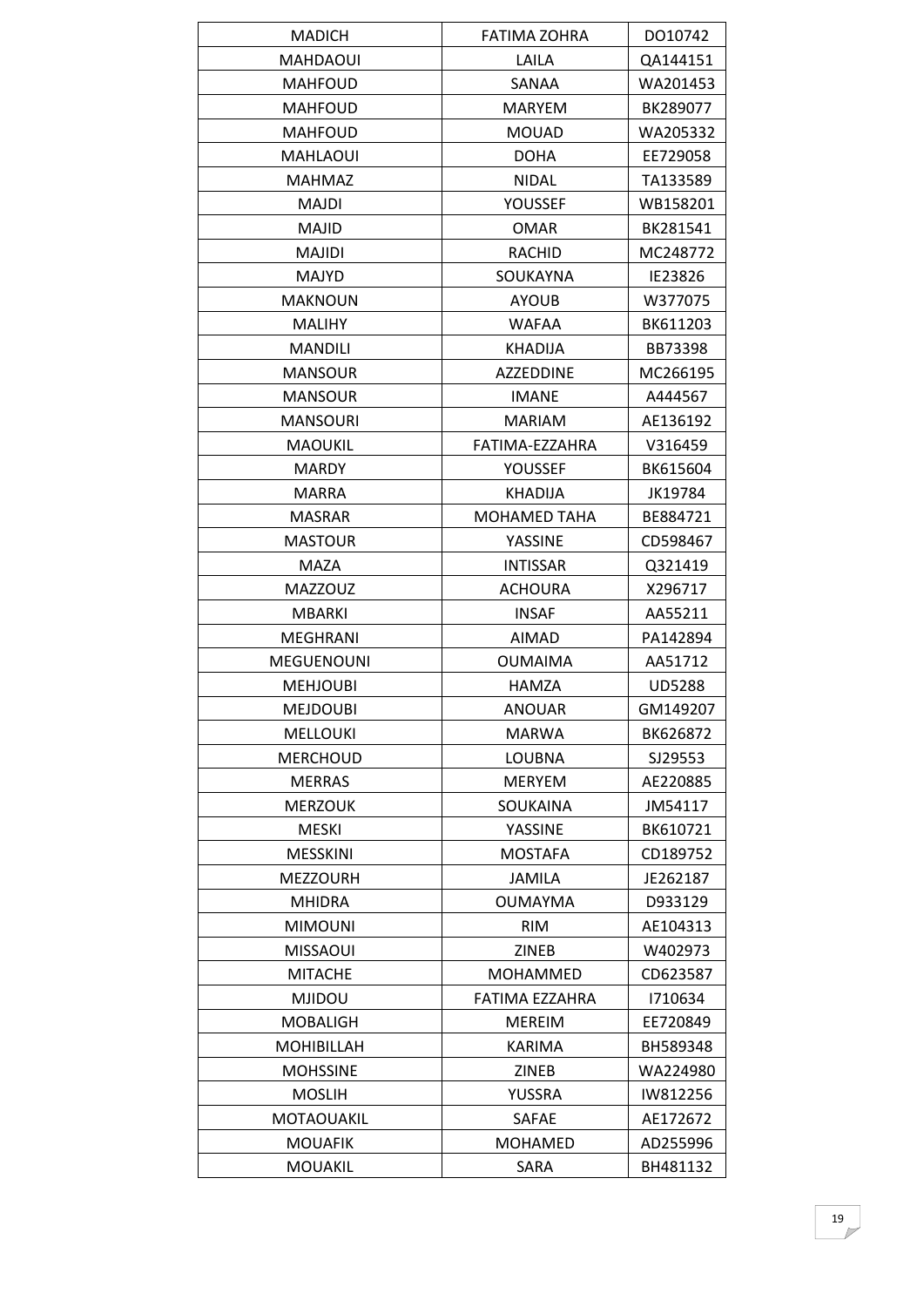| <b>MOUDDI</b>    | YASSMINE            | J510800    |
|------------------|---------------------|------------|
| <b>MOUHSSINE</b> | AYA                 | BB145746   |
| <b>MOUJAHID</b>  | <b>MUSTAPHA</b>     | 1412293500 |
| <b>MOUJAHID</b>  | <b>ZINEB</b>        | BB135106   |
| <b>MOUJAHID</b>  | <b>HAMZA</b>        | ZT177525   |
| <b>MOUKHLISS</b> | <b>WIJDANE</b>      | BB137306   |
| <b>MOUMLI</b>    | <b>AYOUB</b>        | FB103801   |
| <b>MOUMNI</b>    | SARA                | WA225392   |
| <b>MOUNDIR</b>   | ABDERRAHMANE        | BB134142   |
| <b>MOURABIH</b>  | SOUKAINA            | J497990    |
| <b>MOUSSAFIR</b> | EL MILOUDI          | BH489231   |
| <b>MOUSSAHIM</b> | <b>IBTISSAM</b>     | W386041    |
| <b>MOUSSAOUI</b> | ABDELMAJID          | PB202277   |
| MOUSSAOUI        | SALMA               | M555894    |
| <b>MOUZAITI</b>  | <b>YOUNES</b>       | JT42591    |
| <b>MRIBIH</b>    | <b>OUMAIMA</b>      | BJ418765   |
| <b>MTIBAKH</b>   | <b>OUAHIBA</b>      | DO 43672   |
| <b>NAAMANE</b>   | RAWIA               | K515614    |
| NAAMAOUI         | <b>KHADIJA</b>      | MC255572   |
| <b>NABIL</b>     | <b>KAWTAR</b>       | T257252    |
| <b>NACER</b>     | <b>ELARABI</b>      | QA171237   |
| <b>NACER</b>     | AYMEN               | Z546861    |
| <b>NACHIT</b>    | <b>NAJIB</b>        | P311533    |
| <b>NACIM</b>     | AHMED               | ID68633    |
| <b>NADI</b>      | FATIMA EZZAHRA      | BJ425001   |
| <b>NADIM</b>     | <b>CHAIMAE</b>      | BK291670   |
| <b>NADIM</b>     | LAILA               | AD227637   |
| <b>NADIR</b>     | ABDELLATIF          | QB27053    |
| <b>NADIR</b>     | <b>OUMAIMA</b>      | BK281813   |
| <b>NAFAE</b>     | ZINEB               | MC265637   |
| NAJHI            | <b>MOHAMED</b>      | ID52169    |
| <b>NAJIH</b>     | <b>CAMELIA</b>      | QA170111   |
| NAJIM            | <b>SOUFIANE</b>     | ZT200200   |
| NAJOUI           | <b>SALAH EDDINE</b> | CD590789   |
| <b>NASRI</b>     | <b>MAJDA</b>        | ID72484    |
| <b>NASSID</b>    | LOUBNA              | BE881995   |
| <b>NASSIH</b>    | ZINEB               | J493739    |
| <b>NASSOH</b>    | <b>BASMA</b>        | AD 244039  |
| <b>NASSOR</b>    | <b>MOHAMED</b>      | W307686    |
| <b>NAZAR</b>     | YOUSSEF             | MD1514     |
| <b>NFAOUI</b>    | <b>MERYEM</b>       | SL12638    |
| <b>NINICH</b>    | <b>OUMAIMA</b>      | A744852    |
| NIYA             | <b>BTISSAM</b>      | CD378972   |
| <b>NOUHI</b>     | YOUSSEF             | G626318    |
| <b>NOURDDINE</b> | AHMED               | 1723329    |
| OTMANI IDRISSI   | <b>MYRIEM</b>       | BK284237   |
| <b>OTTMANI</b>   | <b>CHAIMA</b>       | BB117721   |
| OU-ABDOU         | MARYAM              | JE293766   |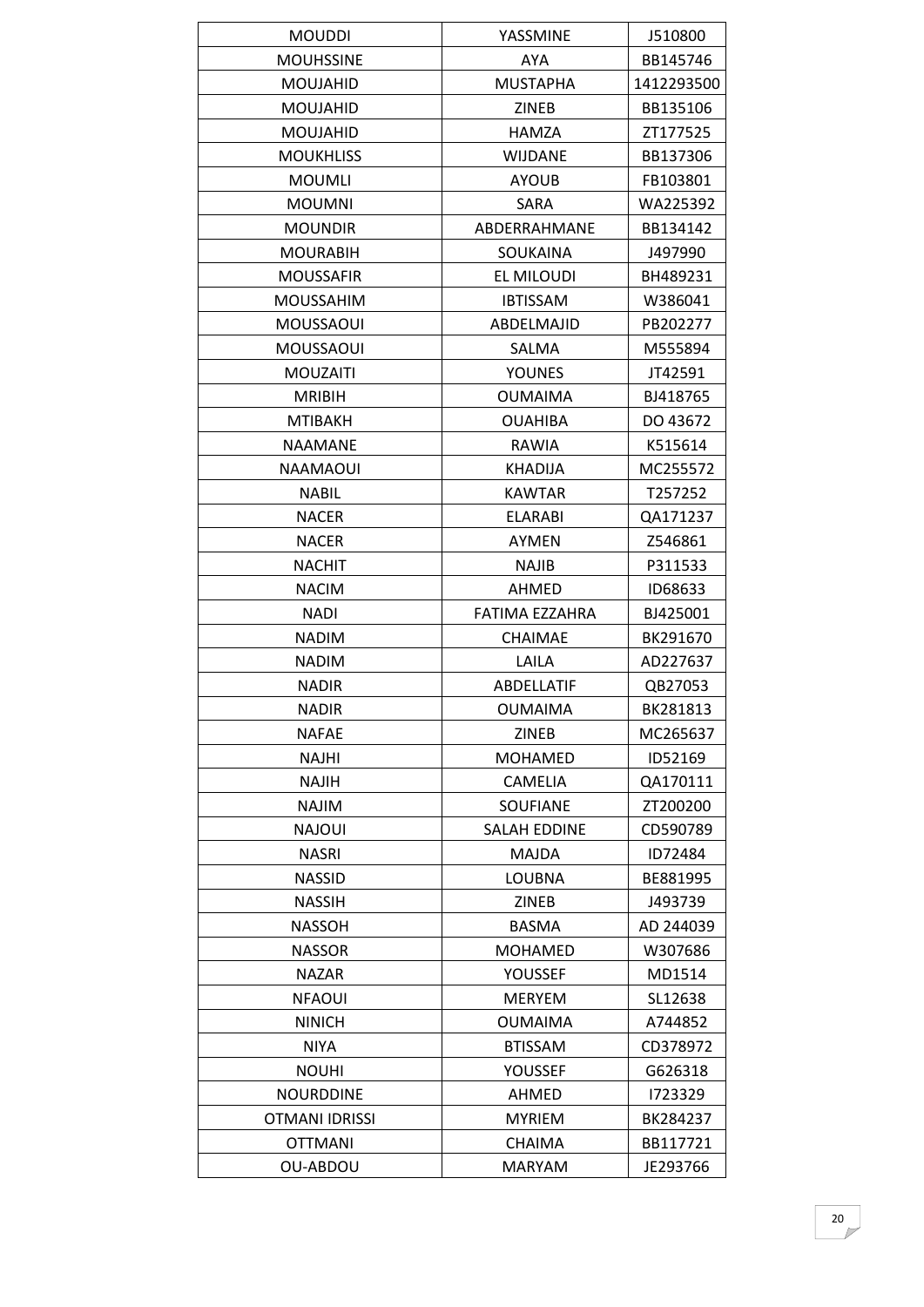| <b>OUAAL</b>     | ABDELLAH                 | JE 285931 |
|------------------|--------------------------|-----------|
| <b>OUABOU</b>    | M'BAREK                  | U185595   |
| <b>OUADIH</b>    | <b>MOSTAFA</b>           | T226574   |
| <b>OUAFIK</b>    | <b>OUMAIMA</b>           | BK280233  |
| <b>OUAHABI</b>   | <b>HOUDA</b>             | AA66563   |
| <b>OUAISSA</b>   | <b>EL HOUCINE</b>        | JY9831    |
| <b>UOLAUO</b>    | <b>ASMAA</b>             | BJ433173  |
| <b>OUALA</b>     | <b>OUMAIMA</b>           | Q322864   |
| <b>OUALLAF</b>   | <b>MOUAAD</b>            | BJ397627  |
| <b>OUAMAR</b>    | LAHBIB                   | PA144354  |
| <b>OUARID</b>    | <b>MOUHSSINE RAMADAN</b> | H644501   |
| <b>OUASFI</b>    | ABDESSAMAD               | WA233478  |
| <b>OUAZAHROU</b> | RANIA                    | BE878659  |
| <b>OUAZIR</b>    | <b>GHOUFRANE</b>         | BL127841  |
| <b>OUBADDOU</b>  | YASSIRE                  | DA86359   |
| <b>OUBAHOU</b>   | <b>MERYEM</b>            | AD240148  |
| <b>OUBAZI</b>    | <b>SARA</b>              | QA160152  |
| <b>OUCHBEL</b>   | FATIMAZAHRA              | F431842   |
| <b>OUDRA</b>     | ZAKARIA                  | AE183507  |
| <b>OUHEMI</b>    | SOUAD                    | M549377   |
| <b>OUHEMMOU</b>  | SARA                     | BE874826  |
| <b>OUKADDOU</b>  | SOUKAINA                 | CD624217  |
| OUKALOUCH        | <b>CHAYMAE</b>           | SZ10838   |
| <b>OULDBBA</b>   | ZINEB                    | BK607030  |
| <b>OULHADR</b>   | YASSINE                  | JM59558   |
| OULIDI           | <b>FATIMA</b>            | M552787   |
| <b>OULOUDA</b>   | <b>KHALID</b>            | SH154086  |
| <b>OULOUS</b>    | AHMED                    | BB95587   |
| <b>OUMASST</b>   | ABDELLAH                 | JH22543   |
| <b>OUMMOU</b>    | <b>HAKIMA</b>            | D745158   |
| <b>OUMZAI</b>    | <b>KHADIJA</b>           | JD68625   |
| <b>OUQACE</b>    | <b>FADOUA</b>            | A399402   |
| <b>OURINICHE</b> | <b>MARIAME</b>           | IB224296  |
| <b>OUSAID</b>    | <b>FATIMA EZ-ZAHRA</b>   | BK628448  |
| <b>OUSSAMA</b>   | <b>MERIEM</b>            | BH585270  |
| <b>OUSTOUS</b>   | AZIZ                     | AE87833   |
| QAMAR            | <b>MONSSIF</b>           | BK286817  |
| R'RAJI           | KHAOULA                  | BK623095  |
| RABAI            | SAMIRA                   | BB131357  |
| <b>RACHDIA</b>   | <b>SOUKAINA</b>          | QB31738   |
| RACHED           | SARA                     | AD235117  |
| RACHGHI          | SARA                     | WA242093  |
| <b>RACHID</b>    | <b>FATIHA</b>            | M576401   |
| <b>RADI</b>      | SOUHAIL                  | BH495220  |
| RADI             | <b>OMAIMA</b>            | CD567718  |
| RAHILE           | <b>TARIK</b>             | 1709411   |
| RAHMANI          | ABDELGHAFOUR             | AE199438  |
| RAHMI            | CHAIMAA                  | BJ434107  |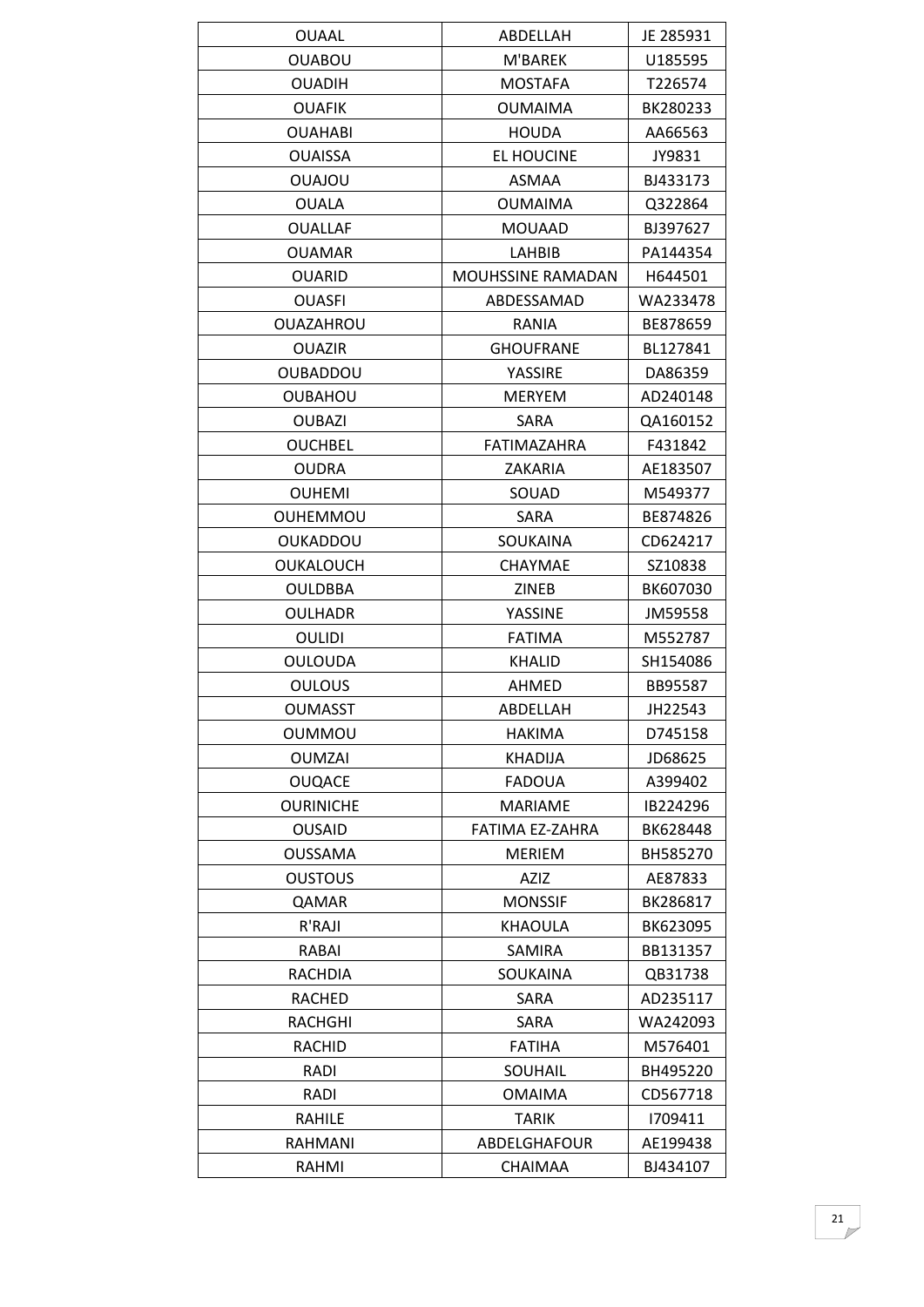| <b>RAHOU</b>      | <b>MEHDI</b>      | BK291530 |
|-------------------|-------------------|----------|
| <b>RAHOUI</b>     | <b>HAJAR</b>      | IB202316 |
| RAJEB             | <b>ZAHIRA</b>     | TA131078 |
| RAJJAL            | <b>OTHMANE</b>    | MC232504 |
| <b>RAKKABI</b>    | <b>CHAIMAA</b>    | T271675  |
| RAMRAMI           | <b>SOUKAINA</b>   | BB111511 |
| RAMZI             | SAAD              | BH308467 |
| <b>RAOURAOU</b>   | <b>NASSIMA</b>    | D925494  |
| <b>RAQEN</b>      | <b>BOUCHRA</b>    | CD234203 |
| RASSILI           | REHAB             | M579696  |
| RATIB             | <b>CHOROUK</b>    | BK284723 |
| <b>RBOUJI</b>     | <b>CHOROUK</b>    | GM189846 |
| REBHI             | <b>SAFAE</b>      | CD597392 |
| REKBACHE          | <b>NADA</b>       | X377786  |
| <b>REKHAOUI</b>   | <b>HABIBA</b>     | BH461631 |
| REMMAL            | <b>IMANE</b>      | D855385  |
| <b>RHALLOUSSI</b> | WASSIM            | D989126  |
| RHANNAM           | <b>BASMA</b>      | BH461171 |
| RHAZOUANI         | ASMAA             | M576417  |
| RHOUJJANE         | YOUSSEF           | A746757  |
| RHOULAM           | <b>SARA</b>       | AE116070 |
| RIAKHI            | HANAA             | BK398984 |
| <b>RIDA</b>       | <b>SARA</b>       | BH475920 |
| <b>RIDAOUI</b>    | <b>MOUNSIF</b>    | 1721559  |
| ROKNEDDINE        | HAJAR             | BK284601 |
| <b>ROUANE</b>     | SARRA             | IA145748 |
| <b>ROUICHI</b>    | <b>NIDALE</b>     | W393741  |
| <b>RQIBI</b>      | RABABE            | AE231755 |
| SAAD              | FATIMA EZZAHRAA   | M 575530 |
| SAAD              | SOUKAINA          | BK631241 |
| SAAD              | <b>KENZA</b>      | BE882681 |
| SAADAN            | <b>TAOUFIK</b>    | BK294082 |
| <b>SAADI</b>      | SAMIRA            | U188159  |
| SAAIFE            | SAID              | HA190295 |
| SAALIOUI          | LOUBNA            | CN22274  |
| SABER             | <b>ZINEB</b>      | IE20684  |
| SABER             | <b>MOHAMED</b>    | JH6807   |
| <b>SABIRI</b>     | <b>BADREDDINE</b> | BH478956 |
| <b>SABRI</b>      | <b>MILOUD</b>     | ZT145289 |
| SABRI             | <b>KAOUTAR</b>    | AD227455 |
| <b>SADDIKI</b>    | ZINEB             | W402615  |
| <b>SADEK</b>      | <b>OUMAIMA</b>    | BB136824 |
| SADEK             | ABDERRAHMANE      | VM4006   |
| <b>SADIK</b>      | <b>YOUNESS</b>    | IA151432 |
| SADKI             | <b>NOURA</b>      | TK21853  |
| SADOUK            | SOUKAINA          | BH460502 |
| <b>SAFA</b>       | <b>EL KORDY</b>   | PA229281 |
| SAFAR             | YOUSSRA           | BH589347 |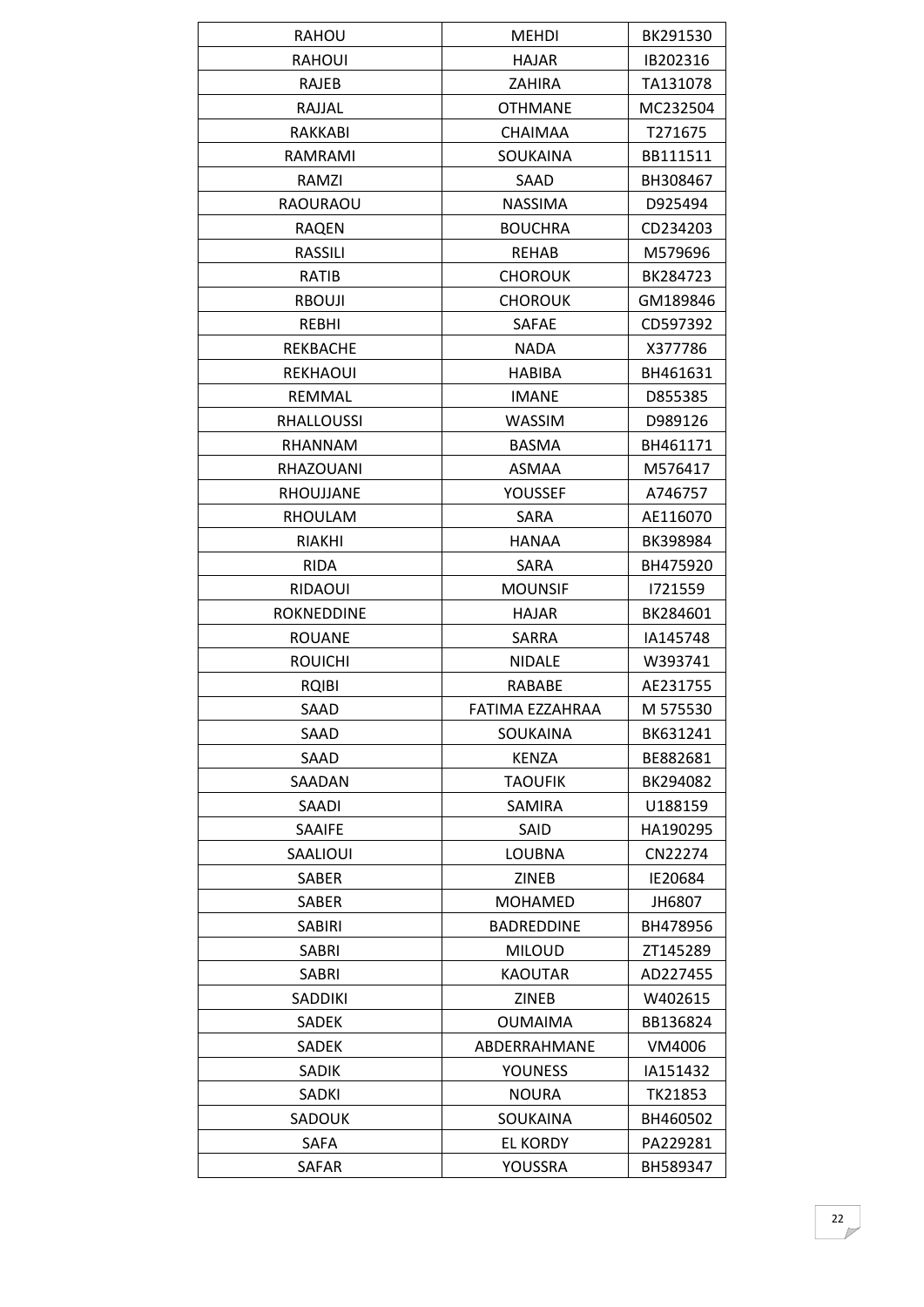| SAFAR              | <b>MOHAMMED</b>      | DO12201  |
|--------------------|----------------------|----------|
| <b>SAFOUANE</b>    | <b>WARDA</b>         | MC254230 |
| <b>SAHILI</b>      | <b>ADIL</b>          | HH240591 |
| <b>SAIDI</b>       | <b>HAFID</b>         | Q315652  |
| <b>SAKIF</b>       | <b>ASMAE</b>         | Q322098  |
| <b>SALHI</b>       | <b>NORA</b>          | T268357  |
| SALHI              | JIHANE               | G659641  |
| <b>SALIH</b>       | <b>IMANE KHADIJA</b> | D241119  |
| SALLIK             | YAMINE               | D743145  |
| <b>SALLOK</b>      | <b>CHAIMAA</b>       | BH474731 |
| SALMA              | RAGADY               | BK623887 |
| SALMA              | RAGADY               | BK623887 |
| SAMAH              | AIT HAIDA            | IB225234 |
| SAMID              | YOUSRA               | BE857352 |
| SAMYH              | <b>HOURIA</b>        | BL131897 |
| SAOUTAL            | <b>HAJAR</b>         | BL100326 |
| SARSAR             | <b>FATIMA ZAHRA</b>  | AA51419  |
| <b>SATOR</b>       | <b>BOUCHRA</b>       | F437455  |
| SBABOU             | <b>MOHAMMED</b>      | X364056  |
| SBAHI              | <b>MOHAMED</b>       | W387268  |
| <b>SBIBA</b>       | <b>SALAH EDDINE</b>  | BK528388 |
| SEBAA              | <b>RAJAE</b>         | ZT108907 |
| <b>SEDEGUI</b>     | <b>MERYEM</b>        | BJ433217 |
| SEJJARI            | <b>MOHAMMED</b>      | CD565214 |
| <b>SEKTANE</b>     | AHMED                | JB471843 |
| SEMLALI            | ABDERRAHMANE         | HH11933  |
| <b>SEMMEQ</b>      | <b>HIND</b>          | BJ422964 |
| <b>SERFATI</b>     | <b>SOUKAINA</b>      | BH387426 |
| <b>SERHROUCHNI</b> | <b>FARIDA</b>        | AE162315 |
| <b>SERRAFI</b>     | <b>BRAHIM</b>        | ZT142403 |
| <b>SERROUKH</b>    | LAMYAE               | LB193667 |
| SGAID              | <b>MOHAMED</b>       | BK526570 |
| <b>SGHIOUAR</b>    | <b>NABILA</b>        | BJ425471 |
| <b>SHAIBI</b>      | <b>IMANE</b>         | CD595588 |
| <b>SHAIMI</b>      | <b>AHMED YASSINE</b> | QA170978 |
| <b>SHIMI</b>       | JAMAL                | CN11928  |
| <b>SIFEDDINE</b>   | RAJAA                | BK297345 |
| SIMMA              | SAFAE                | W395046  |
| <b>SIMOUBDI</b>    | <b>ILYASS</b>        | BH471600 |
| <b>SITTI</b>       | <b>OUMAIMA</b>       | 1722493  |
| <b>SKOURI</b>      | <b>HASNA</b>         | SL12606  |
| <b>SLAMA</b>       | <b>KAOUTAR</b>       | BK631732 |
| <b>SLIMATI</b>     | CHAYMAA              | BB108246 |
| SMAINA             | LAILA                | AE134453 |
| <b>SNOUSSI</b>     | HANAN                | IC112714 |
| SOUHA              | ASSABA               | T267944  |
| SOUHAIL            | <b>MOHSINE</b>       | W402820  |
| <b>SOUIRDI</b>     | <b>IBTISSAM</b>      | HA191861 |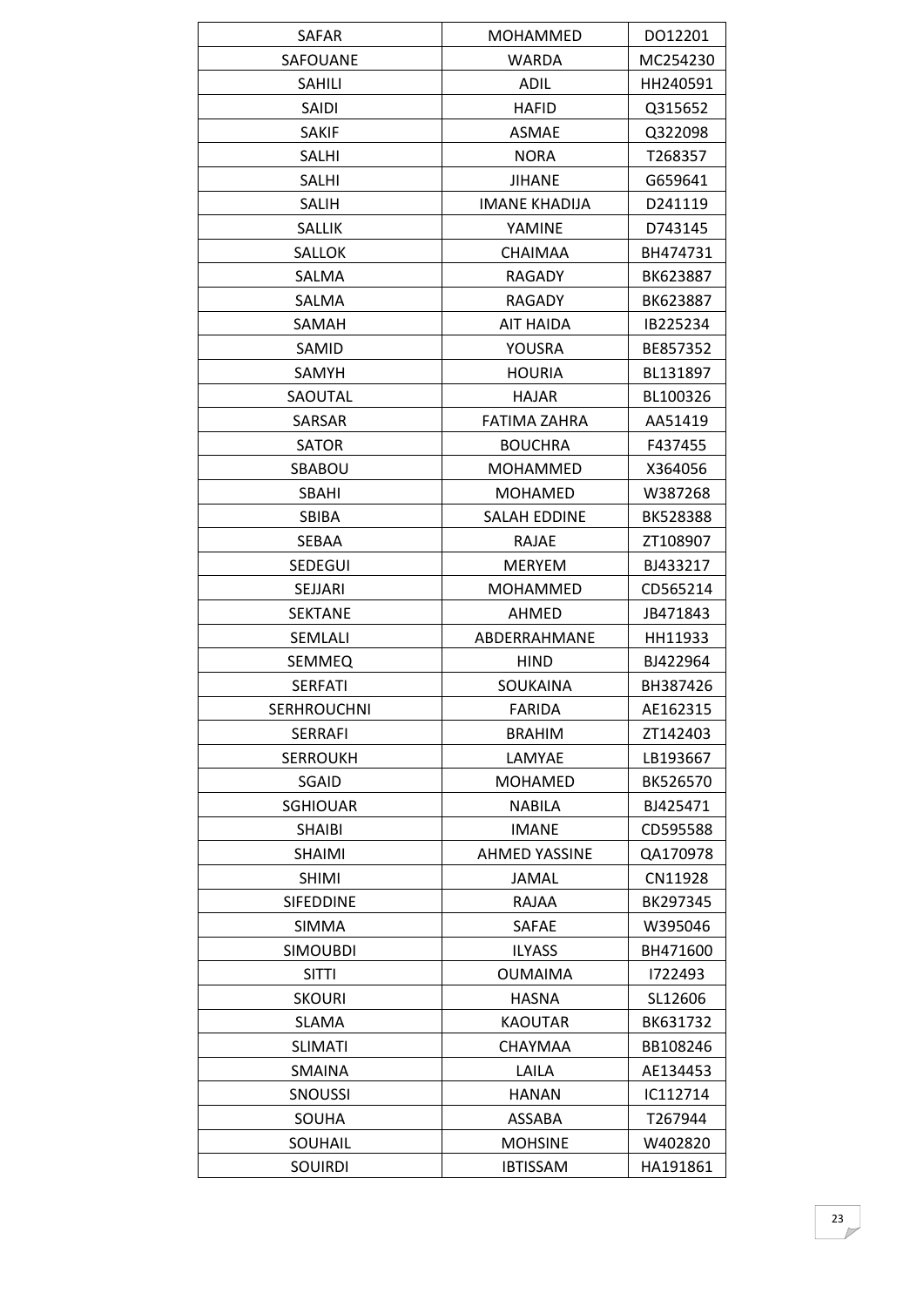| <b>STAILI</b>     | <b>NAJOUA</b>    | BE879122 |
|-------------------|------------------|----------|
| <b>TABARNOUST</b> | <b>ACHRAF</b>    | JA172355 |
| <b>TAGHANCHI</b>  | SARA             | CN4918   |
| <b>TAHIRI</b>     | <b>HASNA</b>     | PA221899 |
| <b>TAHRI</b>      | <b>CHAIMAA</b>   | EE767813 |
| <b>TAIR</b>       | AMINE            | T267172  |
| <b>TAKARI</b>     | <b>REDA</b>      | JM59953  |
| <b>TALBI</b>      | YOUSSEF          | AD213681 |
| <b>TALIBI</b>     | KHAOULA          | TA135989 |
| <b>TALIBI</b>     | <b>ASSMA</b>     | JB469682 |
| <b>TALLIL</b>     | <b>OUAFAE</b>    | CD482154 |
| TAMDOULI          | FATIMA-EZ-ZAHRA  | T265293  |
| <b>TAMOURO</b>    | <b>WALID</b>     | AA57554  |
| <b>TANJAOUI</b>   | <b>NAWFAL</b>    | K536344  |
| <b>TAOUFIK</b>    | <b>KAWTAR</b>    | BK290260 |
| <b>TAOUFIK</b>    | <b>SOUKAINA</b>  | BK617840 |
| <b>TAOUGAR</b>    | <b>KAWTAR</b>    | BE885505 |
| <b>TAOUKI</b>     | AMAL             | EE608090 |
| TAOURIRTE         | <b>NADIA</b>     | JK21390  |
| <b>TARFI</b>      | RANIA            | BB121368 |
| TARGHALILI        | <b>IMANE</b>     | BH489121 |
| <b>TAYOUNE</b>    | <b>SAADIA</b>    | BK624334 |
| <b>TAYOURY</b>    | <b>MARWA</b>     | M574224  |
| <b>TAYSIRE</b>    | YASSER           | AE181107 |
| <b>TEHEYMI</b>    | RANIA            | 1722644  |
| TIBEL             | RAJA             | J497632  |
| <b>TIMZOURA</b>   | FATIMA EZZAHRA   | 1716343  |
| <b>TOUAF</b>      | <b>MOURAD</b>    | JH14509  |
| <b>TOUIKI</b>     | <b>WAFAE</b>     | AA34158  |
| <b>TOUILAB</b>    | <b>CHAIMAA</b>   | BK288880 |
| TOUMDY            | FATIMAZAHRA      | BK616476 |
| <b>TOUMI</b>      | <b>MOUNIA</b>    | BB147491 |
| <b>TOUNSADI</b>   | SALAHEDDINE      | Q303771  |
| <b>WINA</b>       | <b>CHAIMAA</b>   | BE882225 |
| YALID             | TAHA             | BB108468 |
| YASSAR            | <b>AZHAR</b>     | EE627497 |
| YASSINE           | <b>MOHAMED</b>   | WB155067 |
| YASSINI           | FATIMA EZZAHRA   | Q306132  |
| YOUSSEF           | <b>BOUDARBAL</b> | JE290938 |
| YOUSSOUFI         | <b>CHAYMAE</b>   | U185323  |
| ZAGHAR            | <b>LHOUSSINE</b> | IE9911   |
| ZAHER             | <b>IMANE</b>     | BB135533 |
| ZAHIR             | <b>IBTISSAM</b>  | BK525407 |
| ZAHM              | SOUKAINA         | M576639  |
| ZAHRIR            | MALIKA           | EE530934 |
| ZAIDANE           | <b>SOUKAINA</b>  | BK620681 |
| <b>ZAITOUNI</b>   | ABDELILAH        | AE86443  |
| ZAKI              | JAWAD            | BK522257 |